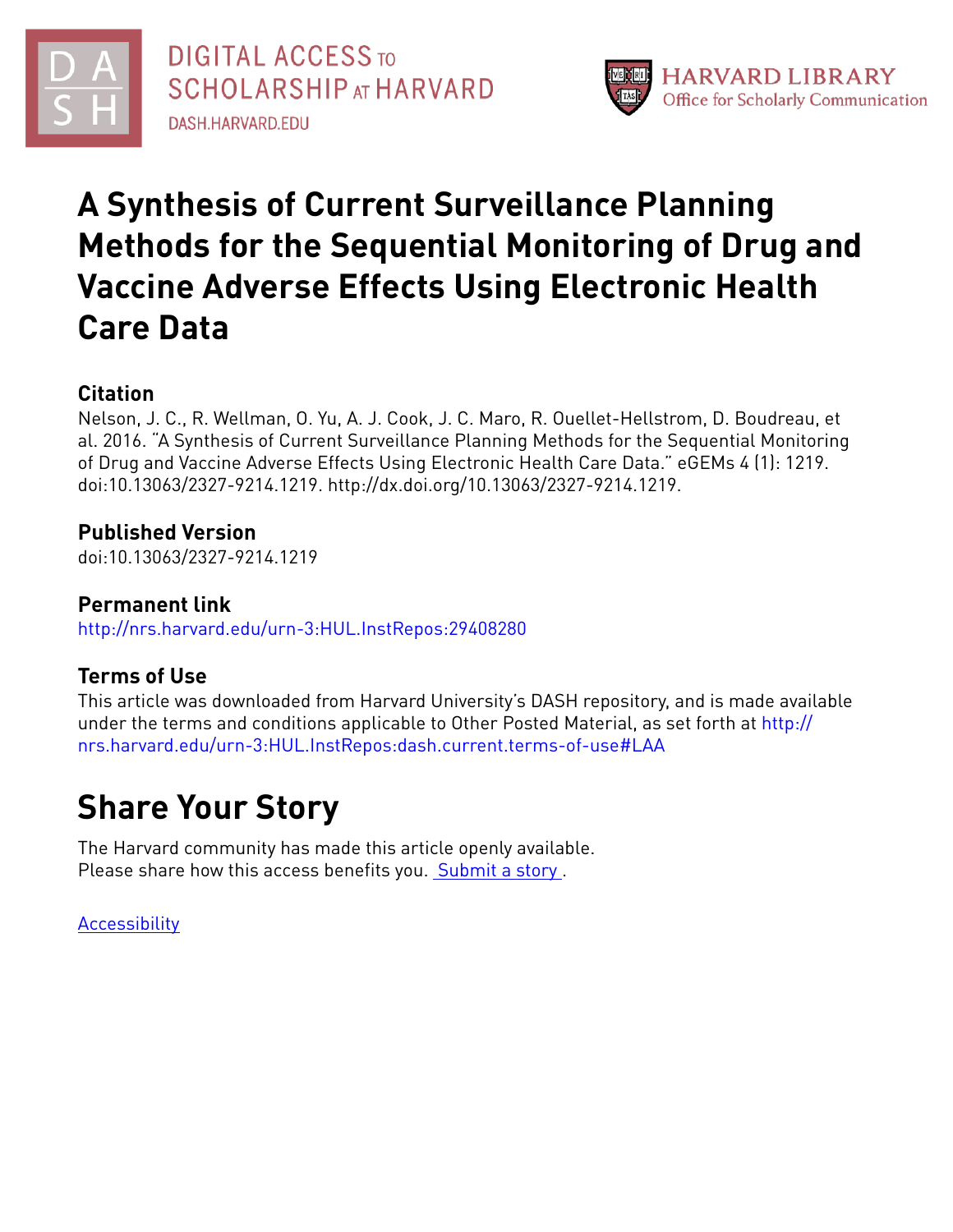# **EDM Forum [EDM Forum Community](http://repository.edm-forum.org?utm_source=repository.edm-forum.org%2Fegems%2Fvol4%2Fiss1%2F17&utm_medium=PDF&utm_campaign=PDFCoverPages)**

[eGEMs \(Generating Evidence & Methods to](http://repository.edm-forum.org/egems?utm_source=repository.edm-forum.org%2Fegems%2Fvol4%2Fiss1%2F17&utm_medium=PDF&utm_campaign=PDFCoverPages) [improve patient outcomes\)](http://repository.edm-forum.org/egems?utm_source=repository.edm-forum.org%2Fegems%2Fvol4%2Fiss1%2F17&utm_medium=PDF&utm_campaign=PDFCoverPages)

[Publish](http://repository.edm-forum.org/publish?utm_source=repository.edm-forum.org%2Fegems%2Fvol4%2Fiss1%2F17&utm_medium=PDF&utm_campaign=PDFCoverPages)

### 9-6-2016

# A Synthesis of Current Surveillance Planning Methods for the Sequential Monitoring of Drug and Vaccine Adverse Effects Using Electronic Health Care Data

Jennifer C. Nelson *Group Health Research Institute; University of Washington*, nelson.jl@ghc.org

Robert Wellman *Group Health Research Institute*

Onchee Yu *Group Health Research Institute*

Andrea J. Cook *Group Health Research Institute; University of Washington*

*See next pages for additional authors*

Follow this and additional works at: [http://repository.edm-forum.org/egems](http://repository.edm-forum.org/egems?utm_source=repository.edm-forum.org%2Fegems%2Fvol4%2Fiss1%2F17&utm_medium=PDF&utm_campaign=PDFCoverPages)

Part of the [Biostatistics Commons,](http://network.bepress.com/hgg/discipline/210?utm_source=repository.edm-forum.org%2Fegems%2Fvol4%2Fiss1%2F17&utm_medium=PDF&utm_campaign=PDFCoverPages) [Clinical Trials Commons](http://network.bepress.com/hgg/discipline/820?utm_source=repository.edm-forum.org%2Fegems%2Fvol4%2Fiss1%2F17&utm_medium=PDF&utm_campaign=PDFCoverPages), [Epidemiology Commons](http://network.bepress.com/hgg/discipline/740?utm_source=repository.edm-forum.org%2Fegems%2Fvol4%2Fiss1%2F17&utm_medium=PDF&utm_campaign=PDFCoverPages), [Health](http://network.bepress.com/hgg/discipline/816?utm_source=repository.edm-forum.org%2Fegems%2Fvol4%2Fiss1%2F17&utm_medium=PDF&utm_campaign=PDFCoverPages) [Services Research Commons](http://network.bepress.com/hgg/discipline/816?utm_source=repository.edm-forum.org%2Fegems%2Fvol4%2Fiss1%2F17&utm_medium=PDF&utm_campaign=PDFCoverPages), [Pharmacy Administration, Policy and Regulation Commons,](http://network.bepress.com/hgg/discipline/732?utm_source=repository.edm-forum.org%2Fegems%2Fvol4%2Fiss1%2F17&utm_medium=PDF&utm_campaign=PDFCoverPages) and the [Statistical Methodology Commons](http://network.bepress.com/hgg/discipline/213?utm_source=repository.edm-forum.org%2Fegems%2Fvol4%2Fiss1%2F17&utm_medium=PDF&utm_campaign=PDFCoverPages)

#### Recommended Citation

Nelson, Jennifer C.; Wellman, Robert; Yu, Onchee; Cook, Andrea J.; Maro, Judith C.; Ouellet-Hellstrom, Rita; Boudreau, Denise; Floyd, James S.; Heckbert, Susan R.; Pinheiro, Simone; Reichman, Marsha; and Shoaibi, Azadeh (2016) "A Synthesis of Current Surveillance Planning Methods for the Sequential Monitoring of Drug and Vaccine Adverse Effects Using Electronic Health Care Data," *eGEMs (Generating Evidence & Methods to improve patient outcomes)*: Vol. 4: Iss. 1, Article 17. DOI: <http://dx.doi.org/10.13063/2327-9214.1219> Available at: [http://repository.edm-forum.org/egems/vol4/iss1/17](http://repository.edm-forum.org/egems/vol4/iss1/17?utm_source=repository.edm-forum.org%2Fegems%2Fvol4%2Fiss1%2F17&utm_medium=PDF&utm_campaign=PDFCoverPages)

This Methods Review is brought to you for free and open access by the the Publish at EDM Forum Community. It has been peer-reviewed and accepted for publication in eGEMs (Generating Evidence & Methods to improve patient outcomes).

The Electronic Data Methods (EDM) Forum is supported by the Agency for Healthcare Research and Quality (AHRQ), Grant 1U18HS022789-01. eGEMs publications do not reflect the official views of AHRQ or the United States Department of Health and Human Services.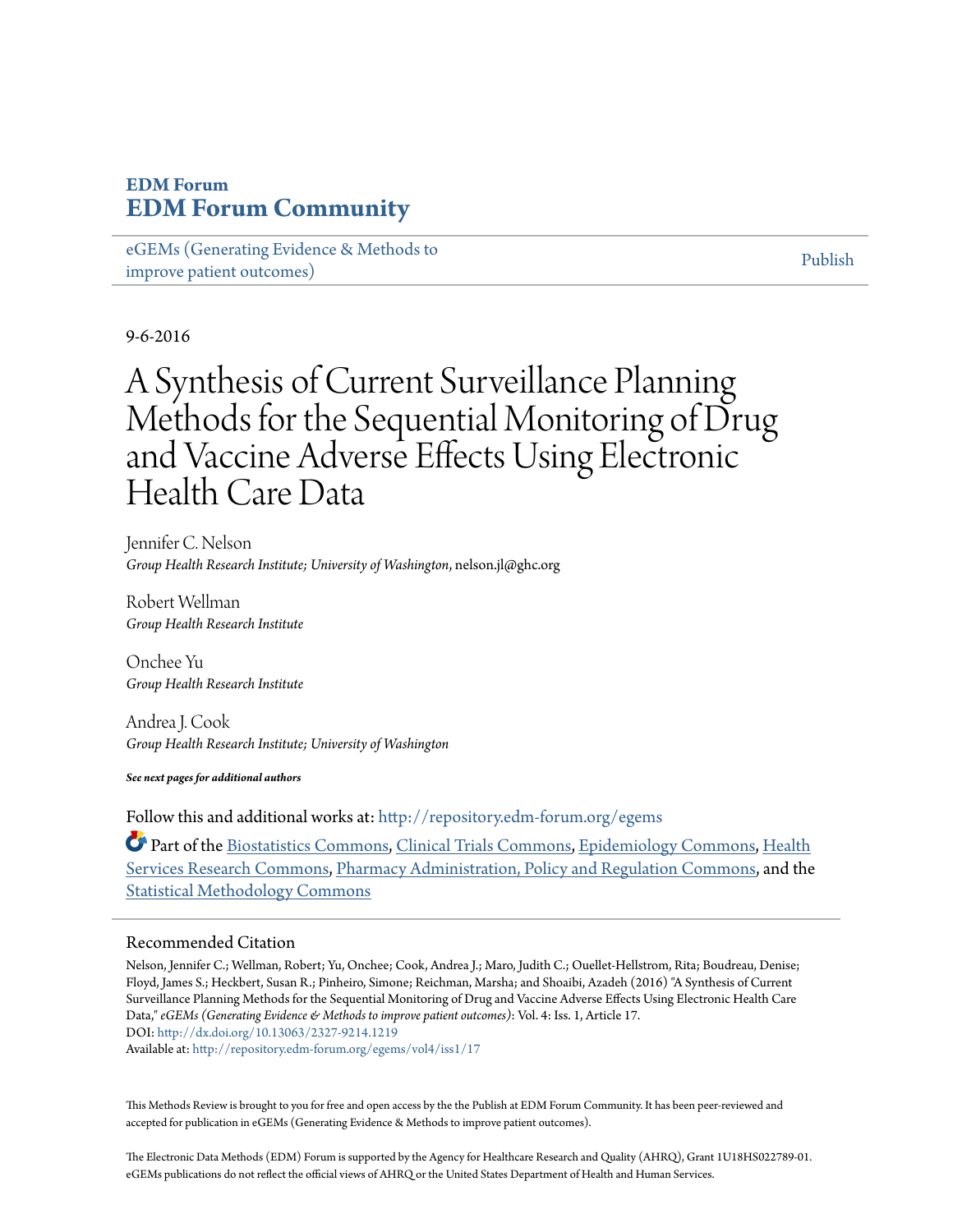# A Synthesis of Current Surveillance Planning Methods for the Sequential Monitoring of Drug and Vaccine Adverse Effects Using Electronic Health Care Data

#### **Abstract**

**Introduction:** The large-scale assembly of electronic health care data combined with the use of sequential monitoring has made proactive postmarket drug- and vaccine-safety surveillance possible. Although sequential designs have been used extensively in randomized trials, less attention has been given to methods for applying them in observational electronic health care database settings.

**Existing Methods:** We review current sequential-surveillance planning methods from randomized trials, and the Vaccine Safety Datalink (VSD) and Mini-Sentinel Pilot projects—two national observational electronic health care database safety monitoring programs.

**Future Surveillance Planning:** Based on this examination, we suggest three steps for future surveillance planning in health care databases: (1) prespecify the sequential design and analysis plan, using available feasibility data to reduce assumptions and minimize later changes to initial plans; (2) assess existing drug or vaccine uptake, to determine if there is adequate information to proceed with surveillance, before conducting more resource-intensive planning; and (3) statistically evaluate and clearly communicate the sequential design with all those designing and interpreting the safety-surveillance results prior to implementation. Plans should also be flexible enough to accommodate dynamic and often unpredictable changes to the database information made by the health plans for administrative purposes.

**Conclusions:** This paper is intended to encourage dialogue about establishing a more systematic, scalable, and transparent sequential design-planning process for medical-product safety-surveillance systems utilizing observational electronic health care databases. Creating such a framework could yield improvements over existing practices, such as designs with increased power to assess serious adverse events.

#### **Acknowledgements**

Author affiliations: Group Health Research Institute ( Jennifer C. Nelson, Robert Wellman, Onchee Yu, Denise Boudreau, Andrea J. Cook); Department of Biostatistics, University of Washington, Seattle, Washington ( Jennifer C. Nelson, Andrea J. Cook); Department of Population Medicine, Harvard Medical School and Harvard Pilgrim Health Care Institute, Boston, Massachusetts ( Judith Maro) Food and Drug Administration, Silver Spring, MD (Rita Ouellet-Hellstrom, Simone Pinheiro, Marsha Reichman, Azadeh Shoaibi); Department of Epidemiology, University of Washington (Susan R. Heckbert); Department of Medicine, University of Washington ( James S. Floyd) Funding: This work was supported by the Mini-Sentinel Contract, which is funded by the USFDA through the Department of Health and Human Services Contract Number HHSF223200910006I. The findings and conclusions in this paper are those of the authors and do not necessarily represent the views of the U.S. Food and Drug Administration. For their efforts related to study conception and oversight, data acquisition, and technical support, the authors would like to thank several additional scientists: Sophia Axtman, Aarthi Iyer, Ron Johnson, Jennifer Popovic and Andrew Petrone.

#### **Keywords**

adverse drug reaction reporting systems; drug-related side effects and adverse reactions; electronic health records; product surveillance, postmarketing; sequential analysis; vaccine/adverse effects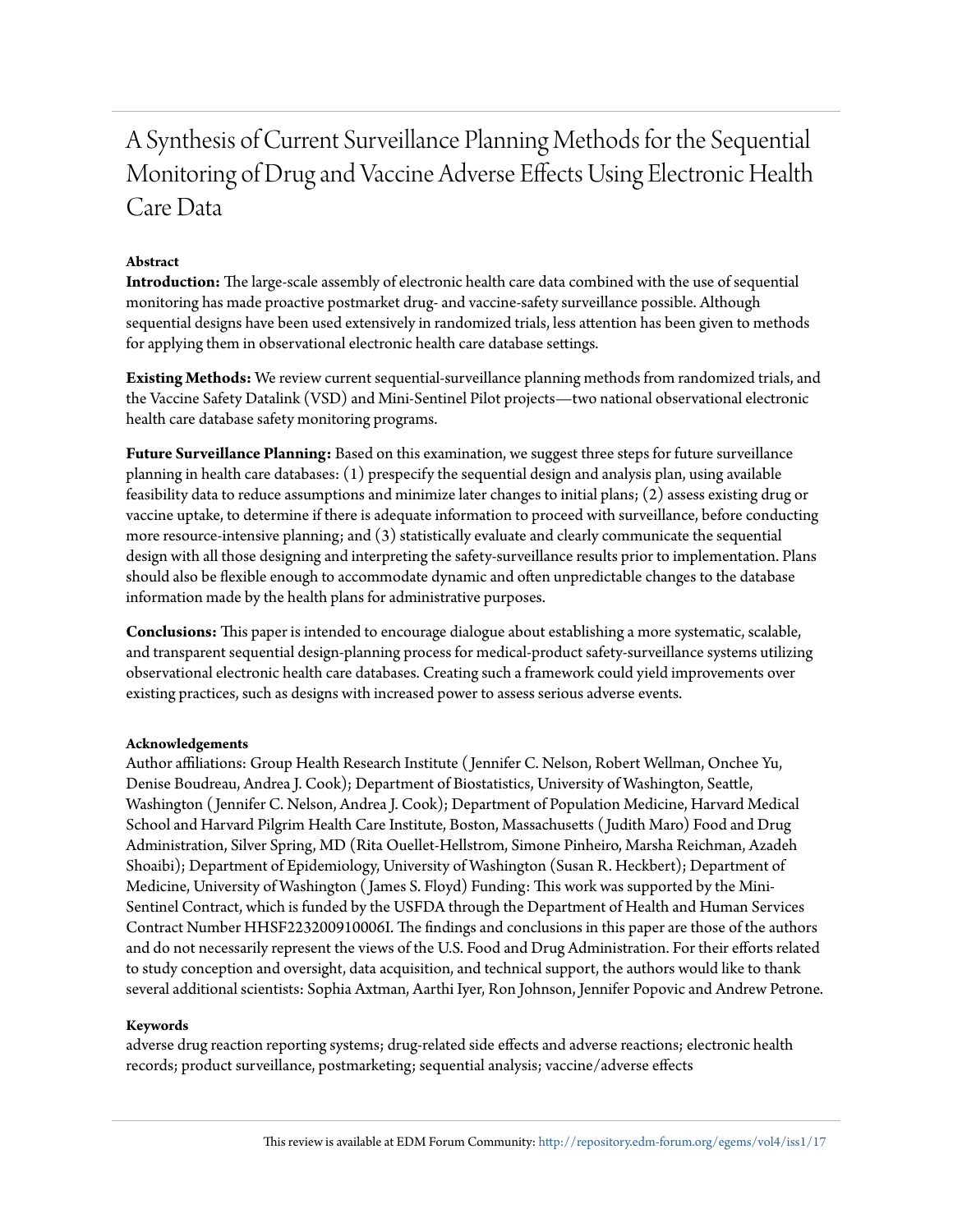#### **Disciplines**

Biostatistics | Clinical Trials | Epidemiology | Health Services Research | Pharmacy Administration, Policy and Regulation | Statistical Methodology

# **Creative Commons License**

#### <u>@ 000</u>

This work is licensed under a [Creative Commons Attribution-Noncommercial-No Derivative Works 3.0](http://creativecommons.org/licenses/by-nc-nd/3.0/) [License.](http://creativecommons.org/licenses/by-nc-nd/3.0/)

#### **Authors**

Jennifer C Nelson, *Group Health Research Institute; University of Washington*; Robert Wellman, *Group Health Research Institute*; Onchee Yu, *Group Health Research Institute*; Andrea J Cook, *Group Health Research Institute; University of Washington*; Judith C Maro, *Harvard Medical School; Harvard Pilgrim Health Care Institute*; Rita Ouellet-Hellstrom, *FDA*; Denise Boudreau, *Group Health Research Institute; University of Washington*; James S Floyd, *University of Washington*; Susan R Heckbert, *University of Washington*; Simone Pinheiro, *FDA*; Marsha Reichman, *FDA*; Azadeh Shoaibi, *FDA*.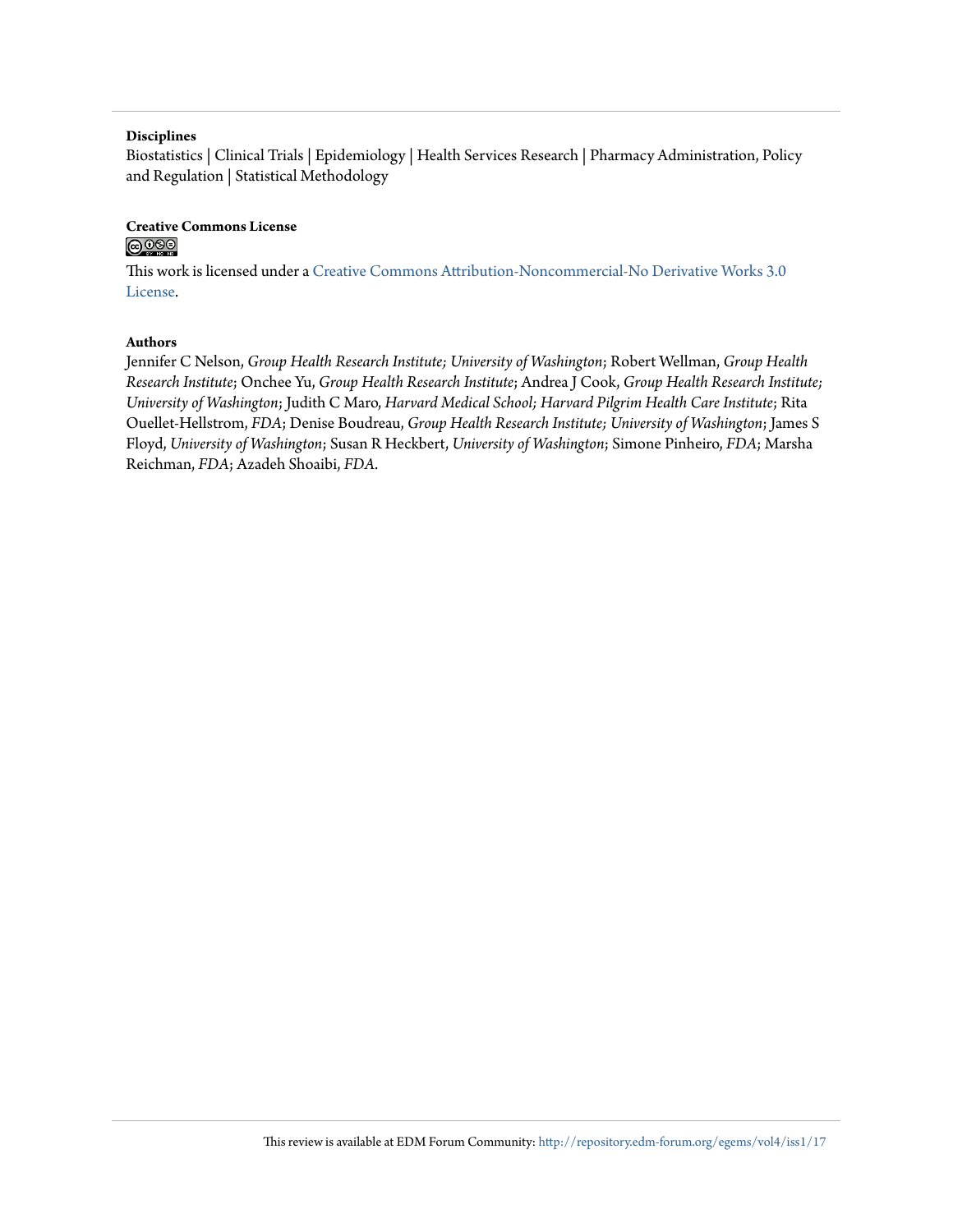

# **A Synthesis of Current Surveillance Planning Methods for the Sequential Monitoring of Drug and Vaccine Adverse Effects Using Electronic Health Care Data**

Jennifer C. Nelson, PhD;<sup>ui</sup> Robert Wellman, MS;<sup>i</sup> Onchee Yu, MS;| Andrea J. Cook PhD;<sup>ui</sup> Judith C. Maro, PhD;<sup>iii,v</sup> Rita Ouellet-Hellstrom, PhD, MPH;<sub>Y</sub> Denise Boudreau, RPh, PhD;<sup>ii</sup>l James S. Floyd, MD, MS;<sup>ii</sup> Susan R. Heckbert, MD, PhD;<sup>i</sup> Simone Pinheiro, ScD, MSc;<sup>v</sup> Marsha Reichman, PhD;<sup>v</sup> Azadeh Shoaibi, PhD, MHS, MS<sup>v</sup>

# **ABSTRACT**

**Introduction:** The large-scale assembly of electronic health care data combined with the use of sequential monitoring has made proactive postmarket drug- and vaccine-safety surveillance possible. Although sequential designs have been used extensively in randomized trials, less attention has been given to methods for applying them in observational electronic health care database settings.

**Existing Methods:** We review current sequential-surveillance planning methods from randomized trials, and the Vaccine Safety Datalink (VSD) and Mini-Sentinel Pilot projects—two national observational electronic health care database safety monitoring programs.

**Future Surveillance Planning:** Based on this examination, we suggest three steps for future surveillance planning in health care databases: (1) prespecify the sequential design and analysis plan, using available feasibility data to reduce assumptions and minimize later changes to initial plans; (2) assess existing drug or vaccine uptake, to determine if there is adequate information to proceed with surveillance, before conducting more resource-intensive planning; and (3) statistically evaluate and clearly communicate the sequential design with all those designing and interpreting the safetysurveillance results prior to implementation. Plans should also be flexible enough to accommodate dynamic and often unpredictable changes to the database information made by the health plans for administrative purposes.

'Group Health Research Institute, "University of Washington, "Harvard Medical School, "Harvard Pilgrim Health Care Institute,<br>"Food and Drug Administration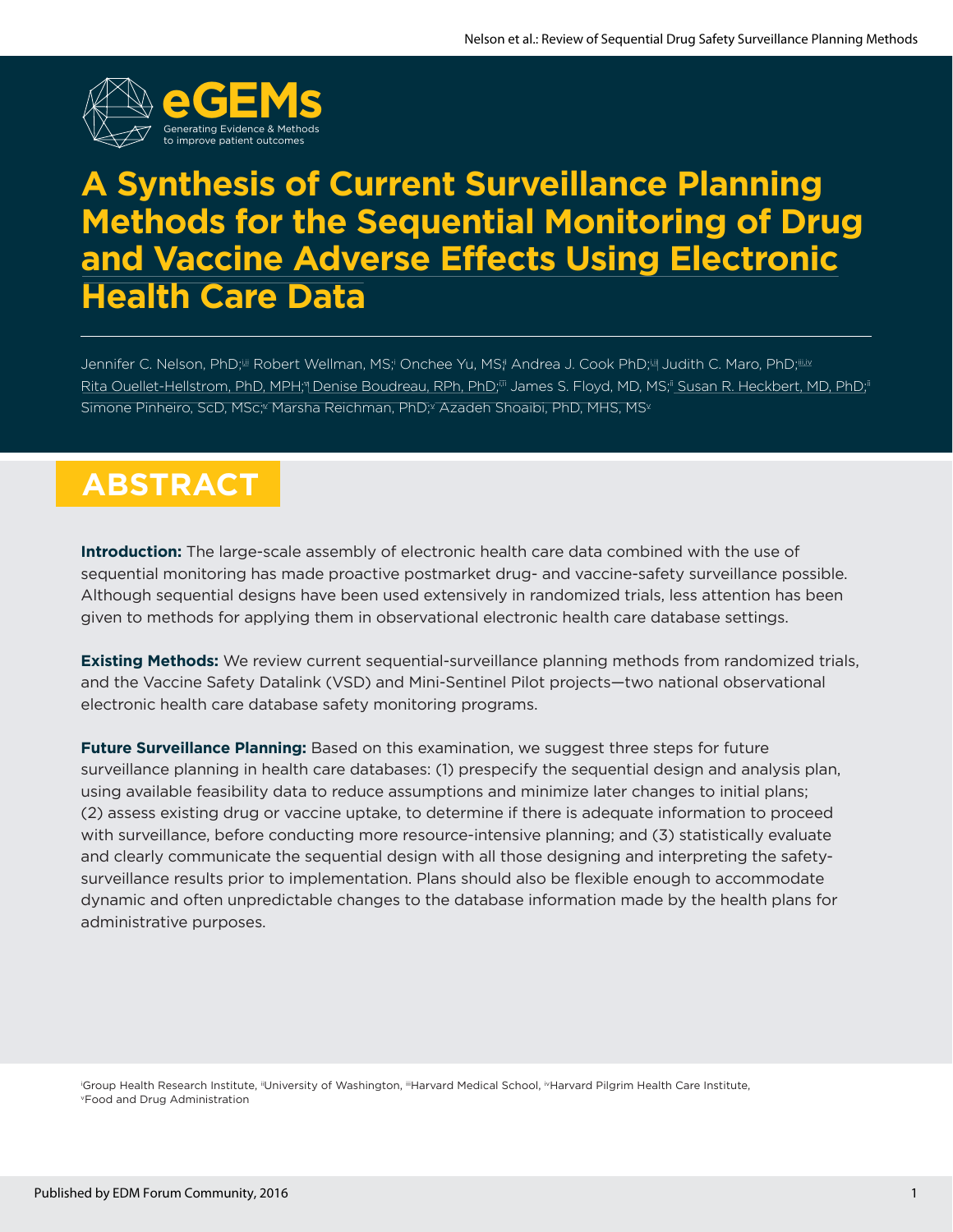# **CONTINUED**

**Conclusions:** This paper is intended to encourage dialogue about establishing a more systematic, scalable, and transparent sequential design-planning process for medical-product safety-surveillance systems utilizing observational electronic health care databases. Creating such a framework could yield improvements over existing practices, such as designs with increased power to assess serious adverse events.

# **Introduction**

## New Safety Systems Using Electronic Data

Improving methods to monitor the safety of vaccines and drugs following United States Food and Drug Administration (FDA) approval is a crucial public health need.1 Postmarket safety monitoring relies on passive surveillance from voluntary reports—from manufacturers, patients, and health care providers of adverse effects suspected to be associated with a specific drug or vaccine. $2-3$  Now, with the purposeful assembly of "big data" resources for public health research and surveillance, such as electronic health records and claims data maintained by health plans and insurers for administrative and clinical purposes, proactive safety surveillance is possible and can supplement passive surveillance. The Vaccine Safety Datalink (VSD)4 and the Mini-Sentinel Pilot project to establish the Sentinel system<sup>5-6</sup> are two notable examples of national networks that are leveraging vast amounts of health care database information to conduct safety surveillance for marketed medical products. The VSD was created in 1990 by the Centers for Disease Control and Prevention (CDC) to study the adverse effects of vaccines and has involved collaboration with 10 health care systems. Sentinel is an electronic surveillance system that involves about 20 participating institutions and was

initiated by the FDA in 2008 to monitor the safety of all FDA-regulated medical products.

## Active Surveillance Using Sequential Monitoring

One approach used in these systems to assess safety is sequential monitoring, which permits repeated estimation and testing of associations between a new drug or vaccine and potential adverse events over time.<sup>7-19</sup> Compared to a traditional design with a single analysis or test at the study's end, a sequential analysis computes the test statistic at periodic time intervals as data accumulate, compares this test statistic to a prespecified signaling threshold, and stops if the observed test statistic is more extreme than the threshold. In this way, sequential tests can facilitate earlier identification of safety signals as soon as sufficient information from the electronic health care database becomes available to detect elevated adverse event risks. While sequential methods have been used extensively in randomized trials,<sup>20</sup> using them to monitor safety in a multisite. observational electronic health care database setting raises new challenges:<sup>21-22</sup> (1) analyzing rare adverse events; (2) controlling for confounding and channeling; (3) accommodating dynamic database updating by health plans over time, and the unpredictable uptake of newly approved medical products. (Note: These challenges also apply more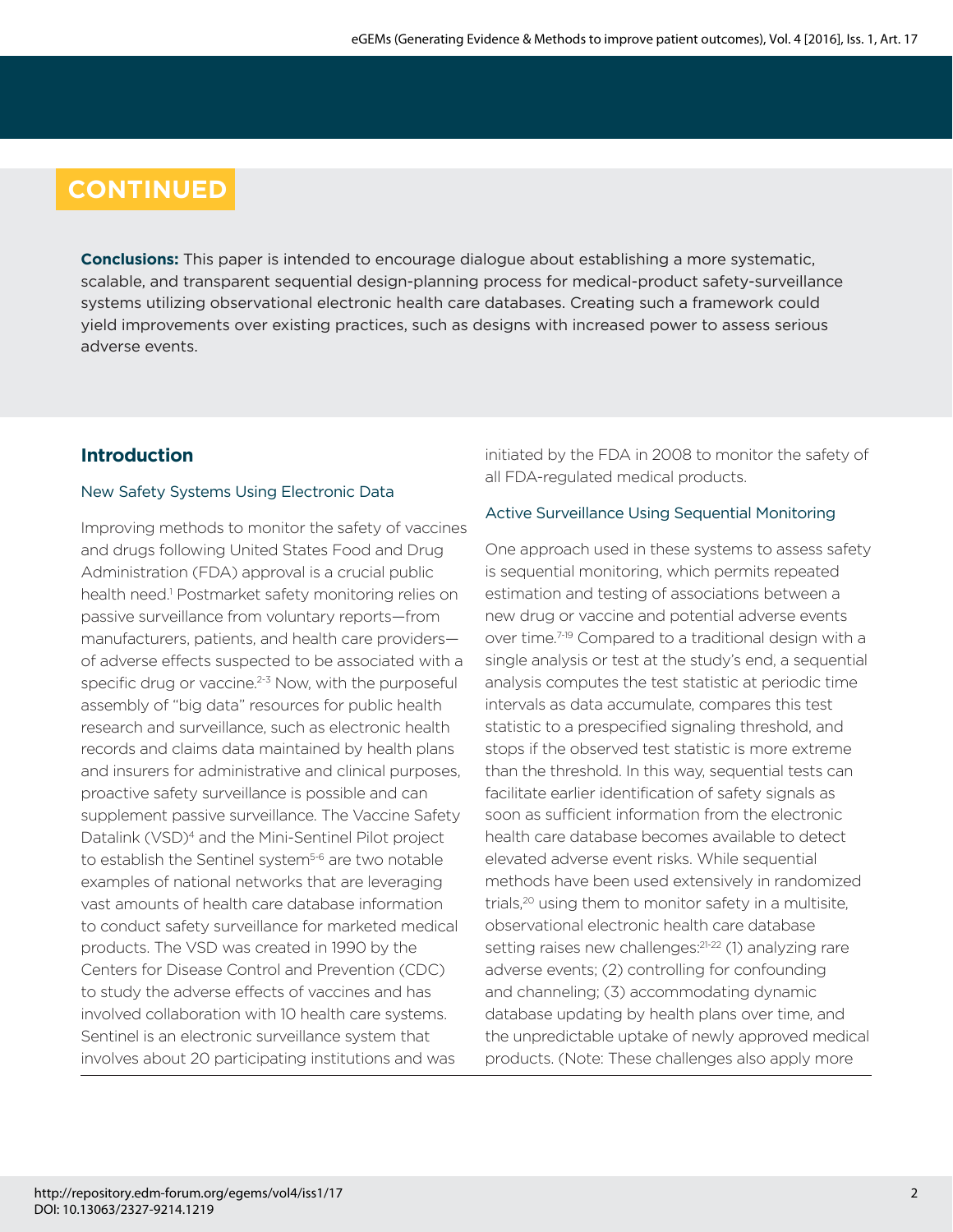

generally to traditional onetime safety assessments in this setting, but we focus here on sequential applications of these methods.) Consequently, many new sequential methods have emerged that (1) use exact test methods tailored for rare events, (2) offer a variety of confounder adjustment strategies, (3) can robustly handle real-time changes in the data, and (4) can accommodate unexpected patterns of new product uptake.23 Approaches have included historically controlled or single arm designs,<sup>16,24-25</sup> self-controlled designs, <sup>24,26</sup> exposure matching, <sup>24</sup> stratification on categorical confounders,<sup>27</sup> as well as adjustment for confounding at the analysis phase through regression<sup>28</sup> or inverse probability weighting.29

## Sequential Design Considerations

In addition to the standard design steps that are typically undertaken for a traditional epidemiological study with a single analysis at the study's end, planning for sequential safety surveillance involves additional considerations: (1) When should surveillance start and end? (2) How frequently should interim tests be performed? (3) What should the statistical threshold be for a safety signal, and should it change over time? Answers to these questions define the statistical properties of the study design (e.g., Type 1 error, power, and expected time until signal detection). Frameworks to address these questions in randomized trials are well established, and decisions are typically guided by the trial's scientific goals, ethical concerns, and practical circumstances.30 Less consideration has been given to sequential design selection steps in an observational setting using electronic health care data sources, where the safety questions, consequences of confirming a signal, and costs of false positive and negative errors differ. In particular, a safety signal generated from observational surveillance using electronic data is a preliminary finding that requires considerable follow-up

investigation. The level of evidence generated from a randomized trial is stronger and could more quickly lead to regulatory action.

In this paper, we describe current methods for planning sequential monitoring activities, including prevailing guidance for randomized trials. We also summarize examples of sequential surveillance planning steps from the VSD project and Mini-Sentinel pilot. We identify the strengths as well as opportunities to improve upon existing approaches, focusing on sequential design selection and sample size planning in these examples. Last, we provide suggestions for future sequential design planning and illustrate the proposed steps using an example of a drug with a known adverse effect: angiotensinconverting enzyme (ACE) inhibitors and the risk of angioedema.<sup>31</sup> The ultimate goal of this work is to further the dialogue about establishing a systematic sequential surveillance planning process for use within observational electronic health care database settings, both within government agencies that monitor the safety of regulated medical products (e.g., FDA and the CDC) and between those agencies and external scientists who conduct safety evaluations and research studies. Creating such a framework could yield important improvements over existing practices, such as designs with increased power to assess serious adverse events.

# **Existing Safety Surveillance Planning Practices**

#### Guidance from Randomized Clinical Trials

The use of sequential designs to monitor randomized clinical trials is common practice and has been well described.<sup>20</sup> Thus, we do not provide a comprehensive review here but rather highlight selected statistical recommendations that reflect the current state-of-the-art in practice. For example, the FDA provides extensive guidance on statistical principles for clinical trials conducted by industry,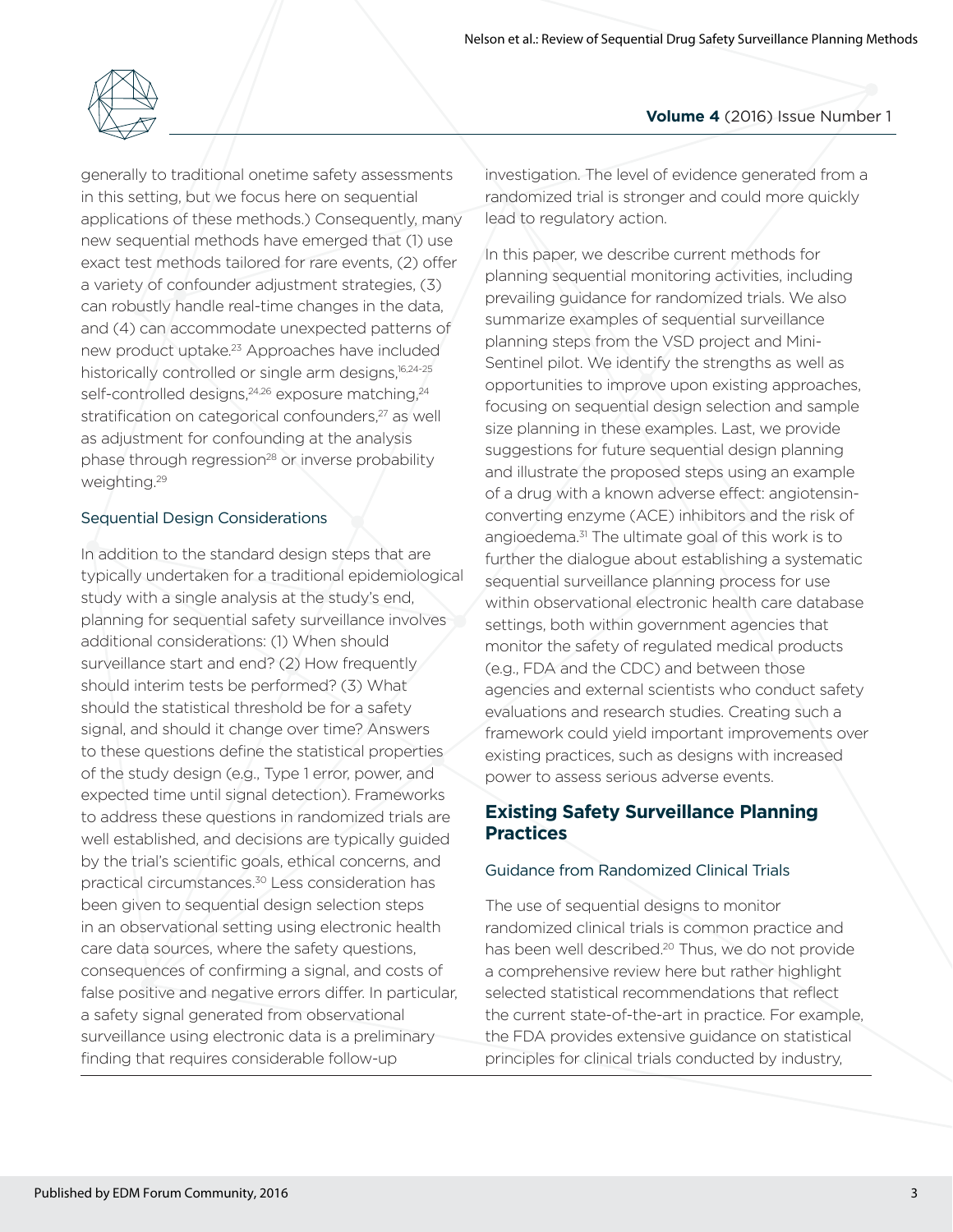many of which involve group sequential interim monitoring.32 In addition, a set of minimum standards for adaptive randomized clinical trials has been recently developed for comparative effectiveness research conducted within the Patient-Centered Outcome Research Institute.33 Table 1 summarizes key recommendations from both these sources and their potential relevance in an observational safety setting using electronic data like the VSD and Sentinel.

## Experience from the Vaccine Safety Datalink (VSD) Collaboration

## Continuous Sequential Testing Methods

Sequential designs, employing either continuous or group sequential testing, have also been developed for and implemented in the VSD's observational database surveillance setting. Table 2 summarizes the main features of these designs. After preliminary exploration with the original sequential probability ratio test (SPRT),<sup>34</sup> initial sequential safety-surveillance efforts within the VSD utilized the maximized sequential probability ratio test (MaxSPRT) method.<sup>24</sup> This approach involves near-continuous sequential monitoring and uses a one-sided likelihood ratio test (LRT) that rejects the null hypothesis of no difference in the risk of a prespecified adverse event between a vaccine of interest and comparator if the log likelihood ratio (LLR) exceeds a constant upper value. In other words, MaxSPRT uses a constant (or flat) signaling boundary over time on the scale of the LLR.

Surveillance using MaxSPRT has typically been conducted for a small number of prespecified outcomes (about 5 to 10) for a specific duration of calendar time, such as two or three years following introduction of a new vaccine<sup>7-12</sup> or, in the case of influenza vaccine monitoring, for the duration of influenza season.<sup>13-14</sup> This is in contrast to a monitoring approach that follows vaccine recipients

until a specific sample-size requirement designed to achieve a desired level of statistical power is met (i.e., one that uses information time to determine the surveillance duration). In some instances, statistical power was computed post hoc after surveillance was completed.<sup>35</sup>

Continuous sequential testing (versus group sequential testing) is advantageous because, on average, it can identify true safety signals sooner. However, continuous testing may not be feasible within a large, multisite system if the data are not updated in a real-time, continuous fashion. In addition, continuous testing is inherently less powerful than designs with less frequent testing given a fixed sample size.<sup>36</sup> This is because more frequent testing increases the overall chances of a false signal or Type 1 error, and thus the signaling threshold must be increased to avoid this problem. A flat boundary can also enhance early identification of signals, as it imposes a lower, less conservative signal threshold at early tests. But, by not employing early conservatism, use of a flat boundary can lead to false positive signals based on relatively little information at early analyses. This problem was observed in several VSD studies<sup>37</sup> and led to the development of continuous methods that implement a "delayed start," postponing the first test until a specified minimum number of events has been observed.<sup>38</sup> Further technical details on the advantages and limitations of continuous, compared with group, sequential testing methods in a postlicensure safety setting are beyond the scope of this manuscript but have been described elsewhere.<sup>21,36,39-40</sup>

### Group Sequential Testing Methods

Group sequential methods were first adapted from clinical trials for use in an observational safety setting using electronic data in a VSD study of a new pentavalent combination vaccine for infants (trade name: Pentacel).16 Similar to prior VSD studies, the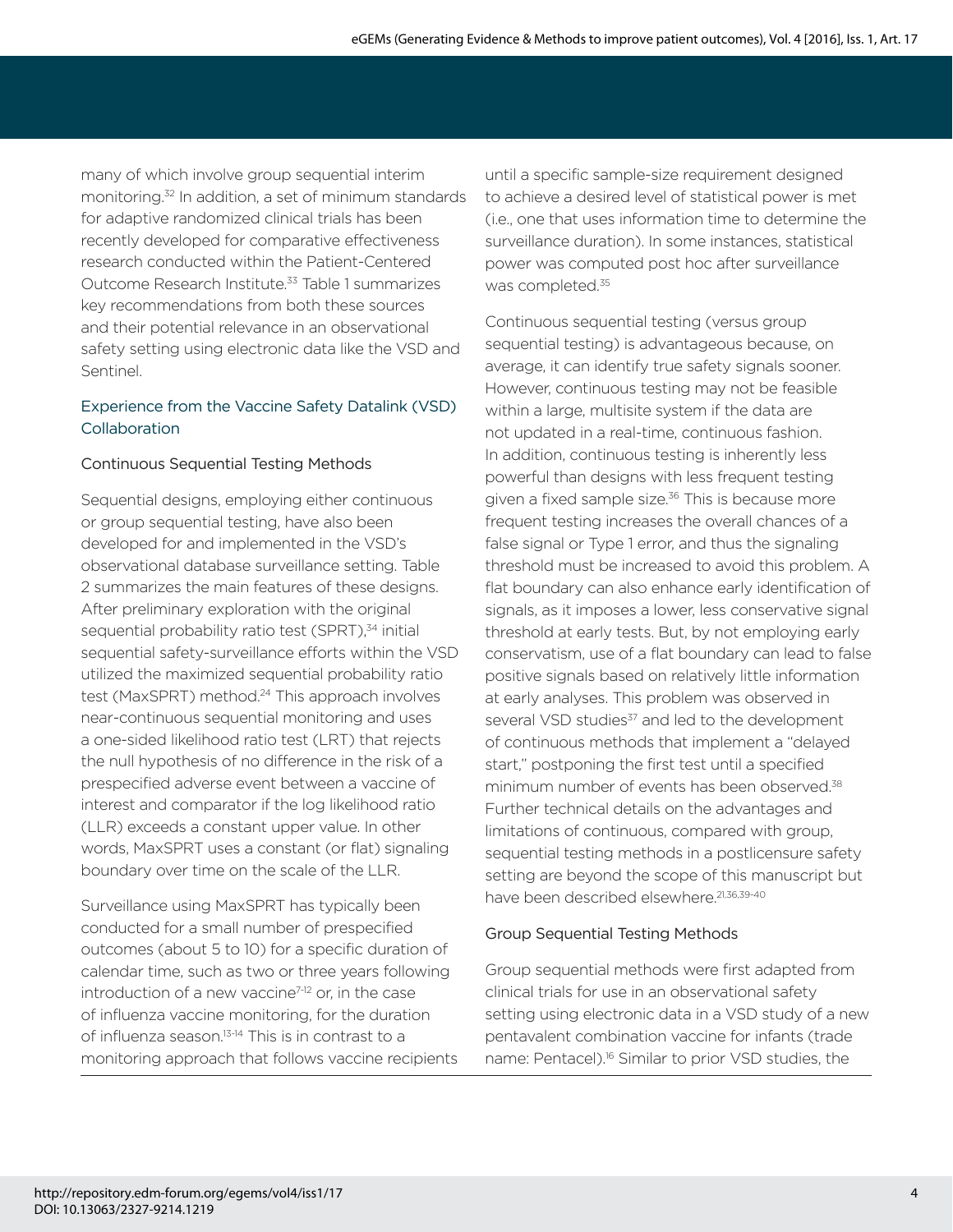

# Table 1. FDA<sup>32</sup> and PCORI<sup>33</sup> Recommendations on Sequential Testing in Clinical Trials and Their Relevance to Observational Electronic Health Care Database Safety Surveillance Settings like Sentinel

| <b>RECOMMENDATION</b>                                                             | <b>DESCRIPTION</b>                                                                                                                                                                                                                                                                                                                                                                                                                                                                                                                                                                                                                                                                                                                | <b>RELEVANT FOR OBSERVATIONAL</b><br><b>SURVEILLANCE?</b><br>Yes. It is equally important in observational<br>settings to prespecify analytic plans to the extent<br>possible. However, observational surveillance is<br>subject to many more unknowns and may need to<br>flexibly accommodate some changes when plans<br>cannot be implemented as initially expected. Such<br>changes should be documented and explained so<br>that appropriate interpretations may be made.                                                                                                                                                                        |  |  |
|-----------------------------------------------------------------------------------|-----------------------------------------------------------------------------------------------------------------------------------------------------------------------------------------------------------------------------------------------------------------------------------------------------------------------------------------------------------------------------------------------------------------------------------------------------------------------------------------------------------------------------------------------------------------------------------------------------------------------------------------------------------------------------------------------------------------------------------|------------------------------------------------------------------------------------------------------------------------------------------------------------------------------------------------------------------------------------------------------------------------------------------------------------------------------------------------------------------------------------------------------------------------------------------------------------------------------------------------------------------------------------------------------------------------------------------------------------------------------------------------------|--|--|
| Prespecify statistical<br>design and primary<br>analysis and document<br>changes. | All statistical methods should be prespecified<br>prior to obtaining information on treatment<br>outcomes, including the schedule of interim<br>analyses, stopping rules and their properties,<br>primary hypotheses, underlying statistical<br>model, use of one- versus two-sided tests,<br>and designation of primary versus exploratory<br>analyses. It is important to document protocol<br>deviations as changes made to the original plans<br>can weaken and even invalidate the results.                                                                                                                                                                                                                                  |                                                                                                                                                                                                                                                                                                                                                                                                                                                                                                                                                                                                                                                      |  |  |
| Evaluate statistical<br>properties of the design<br>in advance.                   | The statistical properties of the design should be<br>evaluated a priori so that they are understood<br>prior to implementation and in the context of<br>the research question (e.g., adequate power for<br>several assumed treatment effects). For complex<br>designs, this might include evaluating properties<br>over a range of assumptions relating to size of<br>treatment effect, missing data, dropout rates,<br>etc. Technical details should be included in an<br>appendix (e.g., statistical models and significance<br>thresholds for the primary analyses along with<br>calculation details or software used, operating<br>characteristics for the design along with methods<br>and assumptions for computing them). | Yes. But it may not be as desirable or practical to<br>conduct an extensive performance evaluation for<br>surveillance applications because of the following:<br>(1) Surveillance may be done for many exposure-<br>outcome pairs at once, making it less feasible to<br>conduct an extensive evaluation for each design,<br>and (2) many unknowns can lead to changes in<br>the actual versus designed implementation, which<br>may downweight the need to understand the<br>planned design's performance in depth. It also<br>may be helpful to use relatively simple designs<br>that are well understood, can be reused, and can<br>be scaled up. |  |  |
| Communicate and yet the<br>design in advance.                                     | The sequential design and analyses should be<br>clearly communicated and vetted with those<br>designing and interpreting the safety surveillance<br>activity to assess acceptability to address the<br>primary aims.                                                                                                                                                                                                                                                                                                                                                                                                                                                                                                              | Yes. It is important that those designing and<br>interpreting the safety surveillance activity (e.g.,<br>FDA) understand how the design will work in<br>practice so any potential actions taken based on a<br>safety signal are suitable.                                                                                                                                                                                                                                                                                                                                                                                                            |  |  |
| Account for multiple<br>testing.                                                  | The chance of making a Type 1 error will<br>increase due to testing multiple outcomes,<br>treatment comparisons, subgroups, or repeated<br>analyses over time and should be addressed,<br>potentially using frequentist Type 1 error<br>adjustment methods.                                                                                                                                                                                                                                                                                                                                                                                                                                                                       | Yes. However, the importance of strict accounting<br>for random variation via multiple testing may be<br>less in an observational surveillance setting since<br>systematic variation will be (relatively) larger and<br>sample sizes relatively larger. It is likely worth<br>adjusting for sequential tests across multiple<br>analysis time points, but it may be less necessary<br>to adjust across multiple outcomes (since very<br>few outcome are targeted for surveillance) or<br>subgroups (since this is already designated as<br>exploratory).                                                                                             |  |  |
| Interpret exploratory<br>analyses with caution.                                   | Exploratory analyses (e.g., in subgroups) should<br>be interpreted with caution and should generally<br>not be used to make definitive conclusions<br>regarding treatment effects.                                                                                                                                                                                                                                                                                                                                                                                                                                                                                                                                                | Yes. In general, surveillance results are more<br>exploratory than results from trials. However,<br>when prespecified, surveillance may reasonably<br>test specific hypotheses. Results of surveillance<br>analyses that are not prespecified should be<br>considered as hypotheses for further evaluation.                                                                                                                                                                                                                                                                                                                                          |  |  |
| Ensure proper oversight<br>and reporting.                                         | Proper statistical oversight of trial conduct should<br>be in place, and reporting of the results should be<br>done in a consistent fashion.                                                                                                                                                                                                                                                                                                                                                                                                                                                                                                                                                                                      | Yes. Statistical oversight and reliable reporting<br>are key components for surveillance, given the<br>data and analysis complexities and the desire for<br>transparent presentation.                                                                                                                                                                                                                                                                                                                                                                                                                                                                |  |  |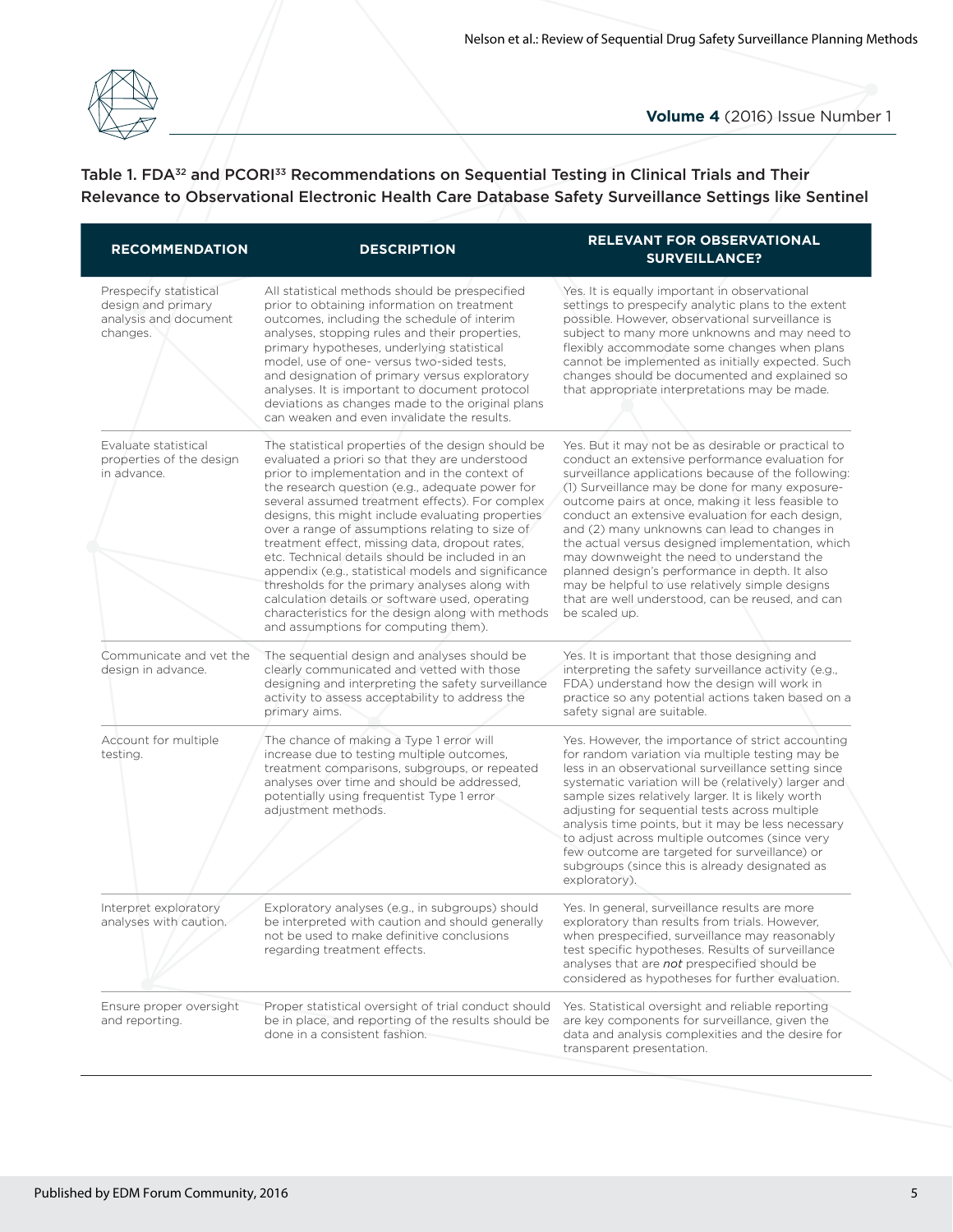#### Table 2. Key Features of the Planned Sequential Designs Used in the VSD Collaboration and MS Pilot

| <b>SEQUENTIAL</b><br><b>DESIGN</b><br><b>FEATURES</b> | <b>CONTINUOUS</b><br><b>TESTING:</b><br><b>SEVERAL VSD</b><br><b>STUDIES</b>     | <b>GROUP SEQUENTIAL</b><br><b>TESTING: VSD</b><br>PENTACEL SAFETY<br>STUDY <sup>16</sup><br>(SEPT. 2008-<br><b>JAN. 2011)</b>                                                          | <b>GROUP</b><br><b>SEQUENTIAL</b><br><b>TESTING: VSD</b><br><b>PCV13 SAFETY</b><br>STUDY <sup>15</sup><br>(APR. 2010-<br><b>JAN. 2012)</b> | <b>GROUP</b><br><b>SEQUENTIAL</b><br><b>TESTING:</b><br><b>SAXAGLIPTIN</b><br><b>EVALUATION IN</b><br>MS <sup>17</sup><br>(AUG. 2009-<br><b>JAN. 2014)</b> | <b>GROUP</b><br><b>SEQUENTIAL</b><br><b>TESTING:</b><br><b>RIVAROXABAN</b><br><b>EVALUATION IN</b><br>MS <sup>18</sup><br>(NOV. 2011-<br>APR. 2015) |
|-------------------------------------------------------|----------------------------------------------------------------------------------|----------------------------------------------------------------------------------------------------------------------------------------------------------------------------------------|--------------------------------------------------------------------------------------------------------------------------------------------|------------------------------------------------------------------------------------------------------------------------------------------------------------|-----------------------------------------------------------------------------------------------------------------------------------------------------|
| Surveillance<br>start                                 | As soon as<br>uptake begins<br>or delayed until<br>a preset # of<br>events occur | Delayed start until 1<br>year of uptake (for early<br>conservatism)                                                                                                                    | Specified in doses<br>(information time)<br>based on power for<br>specific RRs                                                             | Specified in new<br>users (information<br>time) based on<br>power for specific<br><b>HRs</b>                                                               | Specified in new<br>users (information<br>time) based on<br>power for specific<br><b>HRs</b>                                                        |
| Surveillance<br>end                                   | Specified in<br>calendar time<br>~2-3 years after<br>the first dose              | Specified in doses<br>(information time) based<br>on power for specific<br>RRs; varied by event<br>prevalence (N=72,000<br>doses if common,<br>150,000 if rare)                        | Specified in<br>information time<br>based on power to<br>detect specific RRs;<br>varied by adverse<br>event prevalence                     | Specified in<br>information time<br>and based on<br>power to detect<br>specific HRs;<br>resulted in last<br>analysis ~6 years<br>after licensure           | Specified in<br>information time<br>and based on<br>power to detect<br>specific HRs                                                                 |
| Frequency<br>of testing                               | Specified in<br>calendar time<br>as weekly                                       | 12 total tests based<br>on doses (information<br>time); spacing between<br>analyses depended on<br>event prevalence: 3,500<br>or 10,500 doses                                          | 12 total tests based<br>on information time;<br>spacing depended<br>on event prevalence                                                    | 7 total tests.<br>planned to be<br>equally spaced<br>based on<br>information time                                                                          | 5 total tests.<br>planned based on<br>information time to<br>occur at 35, 47, 62,<br>80, and 100% of<br>the total person-<br>time                   |
| Duration of<br>surveillance                           | Specified in<br>calendar time<br>as 2-3 years                                    | Specified in information<br>time; resulted in ~2.5<br>years                                                                                                                            | Specified in<br>information time;<br>resulted in -2 years                                                                                  | Specified in<br>information time;<br>resulted in ~6<br>years                                                                                               | Specified in<br>information time                                                                                                                    |
| Shape of<br>signaling<br>threshold over<br>time       | Constant (flat)<br>threshold on<br>the scale of the<br><b>LRT</b> statistic      | Constant (flat) threshold<br>on the scale of the LRT<br>statistic                                                                                                                      | O'Brien-Fleming<br>threshold on the<br>LRT scale, which<br>is higher at earlier<br>analyses                                                | Constant (flat)<br>threshold on the<br>scale of the Wald<br>statistic                                                                                      | Constant (flat)<br>threshold on the<br>scale of the Wald<br>statistic                                                                               |
| Test statistic                                        | <b>IRT</b>                                                                       | LRT                                                                                                                                                                                    | LRT                                                                                                                                        | Wald                                                                                                                                                       | Wald                                                                                                                                                |
| Test type                                             | one-sided                                                                        | one-sided                                                                                                                                                                              | one-sided                                                                                                                                  | one-sided                                                                                                                                                  | two-sided                                                                                                                                           |
| Adjust<br>thresholds?                                 | No                                                                               | Yes                                                                                                                                                                                    | No                                                                                                                                         | No                                                                                                                                                         | No                                                                                                                                                  |
| Apply data lag<br>so data are<br>more complete?       | 2-3 months                                                                       | 2-3 months                                                                                                                                                                             | $2-3$ months                                                                                                                               | Varied by Data<br>Partner (some lag<br>by 6-9 months,<br>others do not lag)                                                                                | Varied by Data<br>Partner (some lag<br>by 6-9 months,<br>others do not lag)                                                                         |
| Freeze prior<br>data?                                 | Freeze results<br>from prior<br>analyses and<br>add only new<br>information.     | Primary: Cumulatively<br>refresh all data since<br>start of surveillance at<br>each interim analysis.<br>Secondary: Freeze<br>results from prior<br>analyses and add only<br>new data. | Cumulatively refresh<br>all data since start<br>of surveillance at<br>each new interim<br>analysis                                         | Cumulatively<br>refresh all data<br>since start of<br>surveillance<br>but preserve<br>matches from<br>prior analyses<br>whenever feasible.                 | Cumulatively<br>refresh data<br>since start of<br>surveillance.                                                                                     |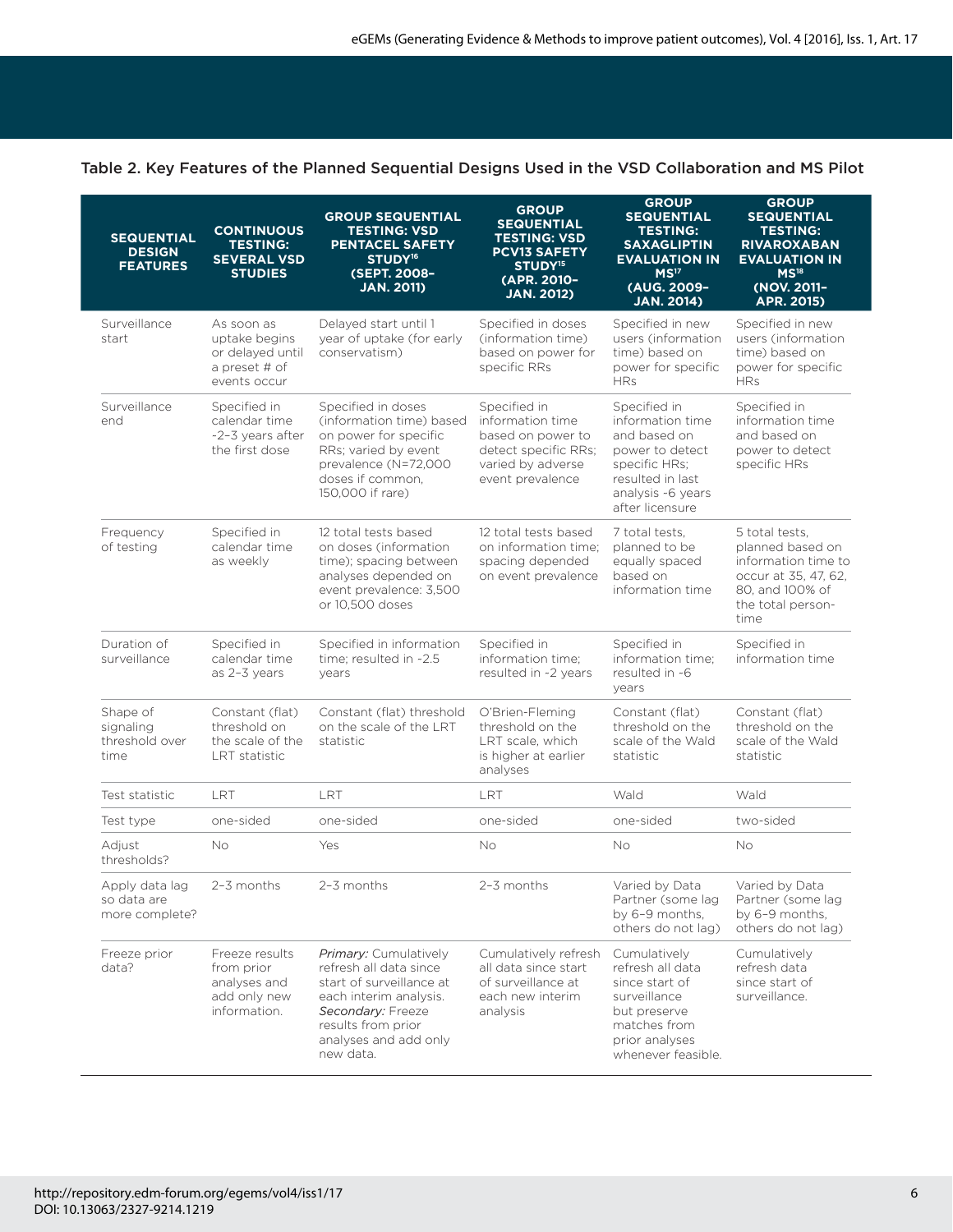

Pentacel safety study used a one-sided LRT with a flat signaling boundary to test whether the risk of several targeted adverse events was elevated among Pentacel recipients versus comparators. Instead of continuous testing, however, 12 group sequential interim tests were planned. The first test, which occurred after one year of Pentacel uptake (N=33,308 doses), was purposely delayed to apply early conservatism and minimize early false positive signaling. Subsequent tests were planned to be equally spaced, based on the number of newly accruing Pentacel vaccine recipients needed to achieve specific statistical power goals. In other words, the spacing between interim analyses was based on the number of new Pentacel doses (i.e., information time) as opposed to a preset number of weeks or months (i.e., calendar time).

Given this sequential design and the expected adverse event rate among comparators, the maximum total sample size required to achieve at least 80 percent power to detect a specific minimum relative risk of interest for each outcome was computed. For more common events, this resulted in tests being performed after each additional batch of 3,500 doses of Pentacel was observed, up to a maximum sample size of about 72,000 doses. For rarer events, tests were planned to occur after each new 10,500 doses accrued among VSD enrollees, with a maximum sample size of about 150,000 doses. In addition to prespecified adverse events, a nonspecific severe outcome (e.g., any-cause hospitalization) and several control outcomes were analyzed as end-of-study, nonsequential endpoints.

In settings like the VSD and Sentinel, where data are captured and dynamically updated over time by health care organizations for administrative and clinical purposes, many unanticipated changes to the data can occur for newly approved products during the surveillance period. These unpredictable factors can constrain the ability to conduct sequential

analyses exactly according to a prespecified plan. Complications that arose in the Pentacel study included the following:

- 1. There was unanticipated differential uptake of vaccine by age and by data partner.
- 2. Each planned interim analysis could not be performed at exactly the number of doses that was prespecified because data were not refreshed continuously but rather in discrete weekly batches. For instance, the second analysis was planned to occur at 36,808 doses. However, it was conducted at 37,851 doses in week 59 of surveillance because fewer than the required 36,808 doses were available at week 58 and more than 36,808 had accrued by week 59.
- 3. Due to an unforeseen data quality issue that was identified and later corrected, an unexpectedly large amount of previously missing Pentacel vaccine data was updated at a single time point from one data partner.

This lack of experimental control affects the adverse event variability and, in turn, the probability of committing a Type 1 error that investigators want to control. To account for these unpredictable changes in the data and still maintain proper error control in the Pentacel analysis, the planned sequential thresholds were modestly adjusted at each analysis to reflect the actual (versus planned) way in which the data were analyzed.<sup>16</sup> Since actual departures from the planned analyses were small, threshold adjustments were correspondingly small.

Tseng et al. also used a group sequential approach to monitor 13-valent pneumococcal conjugate vaccine (PCV13) safety in children in the VSD.15 As in the Pentacel vaccine study, actual conduct of the PCV13 safety study was modestly different than initially planned.15 In particular, investigators planned to finish surveillance for all prespecified outcomes within two years. However, accrual of information for the rarest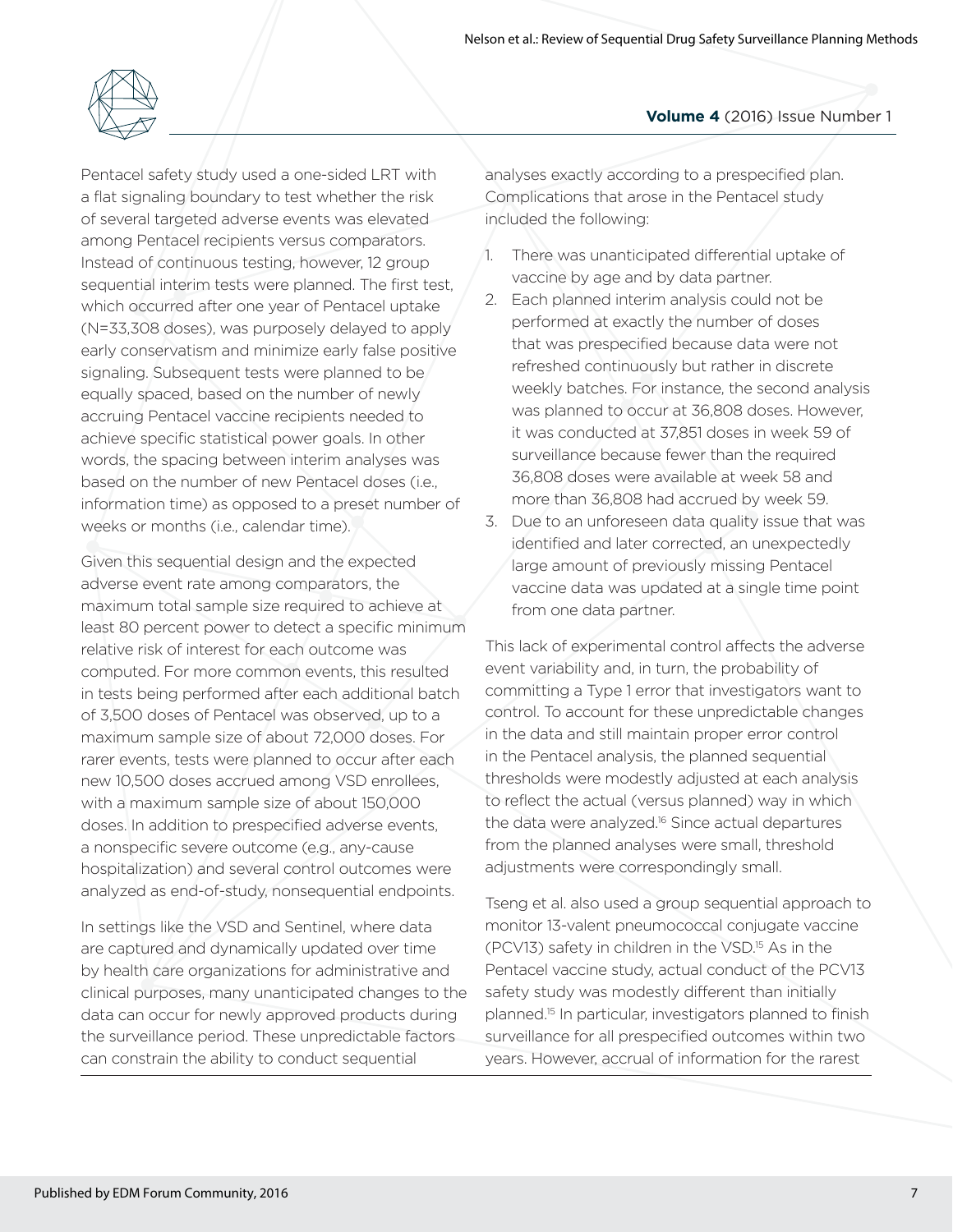events did not occur quickly enough to meet this goal. Thus, some testing plans needed modification. Table 2 provides more detail on the selected sequential features of this study. Note that the final two rows of Table 2 address two technical datarelated questions that sequential surveillance plans have faced in the VSD. First, should investigators impose a data lag to improve completeness? In other words, instead of including all data captured in the databases up to the day before each interim analysis is conducted, should investigators wait several weeks or months before including a patient's data in an analysis? This would increase the probability that all relevant information (i.e., on vaccine exposure, adverse events, and confounders) has been correctly and completely captured in the database. Second, at each interim analysis when data are cumulatively examined since the surveillance start, how should prior data be treated? Should the previously analyzed data be frozen and only new data be appended that have been captured since the prior analysis? Or, should all the information observed since the beginning of the study be cumulatively refreshed?

With regard to data lagging, the standard practice within the VSD has been to simply lag the incoming data for analysis by about two to three months. For instance, if an analysis were conducted on March 1, the most recent health encounter data included would be those observed through January 1. This lag period has been instituted because some relevant vaccine and adverse event information is known not to be captured in the databases instantaneously, for example, due to relatively slower-arriving claims data when enrollees are seen at hospitals outside the integrated health system data partner. The rationale for waiting two to three months is that VSD data have been shown to stabilize and become much more complete after this period, which improves the validity of the results.<sup>35</sup> With respect to

freezing prior data, the approach has varied by VSD study, depending on specific design and method considerations. In some cases, multiple approaches were used to assess the impact of different strategies on the final results.<sup>16</sup>

### Ongoing Safety Assessments in Mini-Sentinel

A small number of sequential safety evaluations for drugs<sup>17-18</sup> and vaccines<sup>19</sup> have been conducted within Mini-Sentinel. Many of the lessons learned from sequential safety studies conducted within the VSD have been applied when planning these surveillance activities. Table 2 summarizes the key features of these designs. Since Mini-Sentinel data are updated on an approximately quarterly schedule, rather than near-continuously as in the VSD, group sequential designs have been the primary method utilized within Mini-Sentinel thus far.

As described for the VSD studies in the previous section, the actual sequential conduct of pilot Mini-Sentinel evaluations was not always the same as specified in initial plans, particularly for new products. For instance, in the rivaroxaban surveillance activity,<sup>18</sup> sample sizes were estimated for various potential scenarios of interest that varied the minimum hazard ratios (HRs) of interest detectable with 80 percent power. Calculations assumed that five group sequential analyses would be conducted based on information time when 35, 47, 62, 80, and 100 percent of new users were observed. Based on these calculations, the maximum sample size required to achieve 80 percent power to detect the smallest desired HR of 1.5 for the least common outcome of intracranial hemorrhage was estimated to be about 16,000 new rivaroxaban users. (Note: The maximum sample size is defined to be the sample size at the fifth and final planned analysis if no safety signal is detected.) In practice, largely because this was a first-of-its-kind pilot activity for drug surveillance within the Mini-Sentinel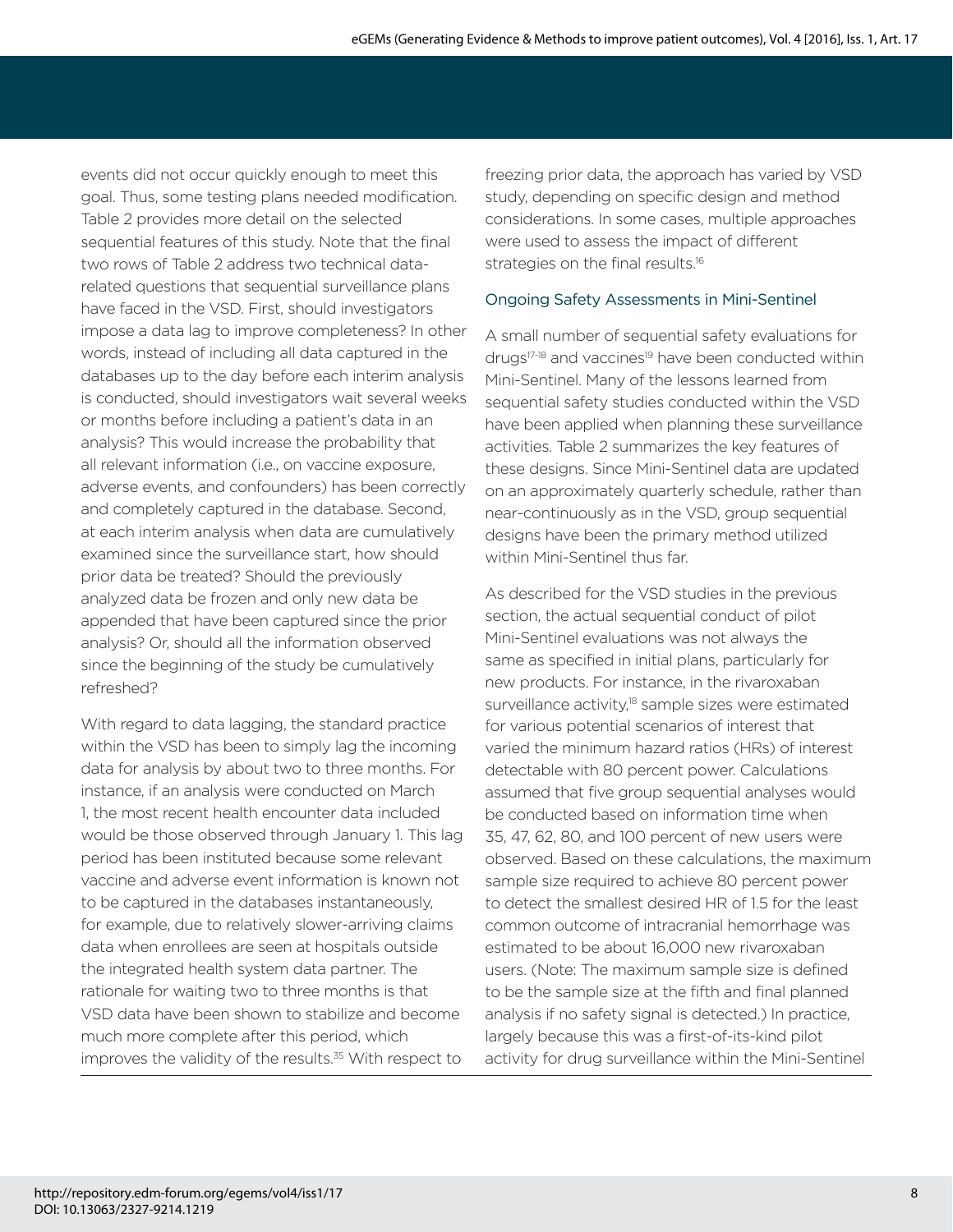

environment, the actual timing of sequential tests was conducted when it was feasible based on operational factors. Specifically, the first test was conducted as soon as possible in calendar time after the surveillance plan was finalized, after about 15,000 new rivaroxaban users had been observed. Thus, by the time of the first analysis, the sample size was already almost as large as the estimated maximum sample size. In other situations, slower-thanexpected new drug uptake may occur, yielding the opposite situation. Both circumstances highlight the challenge of aligning sequential design plans (which may be based on information time spacing between interim analyses so that power considerations are well understood) and the actual implementation of these analyses (which may be driven by practical calendar time and logistical constraints).

### Summarizing the Lessons Learned from Prior Sequential Evaluations

Many of the established planning practices for randomized trials can help increase the integrity of a sequential safety evaluation in an observational, electronic health care–database surveillance setting. However, the extent to which each recommendation applies may vary due to practical and scientific differences from the clinical trial setting and population. Table 1 highlights the relevance of recommendations from clinical trials to safety surveillance settings. The sequential vaccine-safety surveillance experience within the VSD and the pilot surveillance activities conducted within Mini-Sentinel offer further lessons that should be considered when planning future surveillance activities. Key among these are the following:

1. *Collect and use preliminary data to inform planning*. This can reduce the number of assumptions that need to be made at the planning phase and, in turn, can minimize downstream changes to initial sequential plans.

#### **Volume 4** (2016) Issue Number 1

For instance, assessing the amount of existing new drug or vaccine use prior to developing the surveillance plan can better facilitate samplesize estimation and provide insight into how quickly in calendar time sample-size needs may be achieved. Examining the distribution of key potential confounders in the population of interest and computing background rates of adverse events among the likely comparator group can also help refine sample-size calculations.

- 2. *Provide an opportunity for preliminary discussion* with those designing and interpreting the safety surveillance activity. Clear communication in advance of a sequential design's operating characteristics and joint selection of the final design with those designing and interpreting the safety surveillance activity is essential. Then, the definition of a safety signal, which depends on the selected sequential design's signaling thresholds over time, will be well understood and will be better aligned with the follow-up actions that may be taken should a signal occur.
- 3. *Employ early conservatism at the surveillance start*. Using a design with a delayed start (as in the VSD Pentacel safety study<sup>16</sup>) or with a higher boundary at early versus later analyses (as in the VSD PCV13 safety study<sup>15</sup>) can help reduce false positive signals based on relatively little data at early analyses.
- 4. *Conduct a traditional sample-size calculation*. This can help facilitate an understanding of how much information is needed to address a particular safety question, ensure that there is an adequate amount of new data between interim analyses to warrant performing a new data analysis, and better estimate how long it will be necessary to conduct surveillance.
- 5. *Prepare to accommodate dynamically changing health plan data and prescribing patterns*. Implementing sequential analyses in an unpredictable, observational electronic health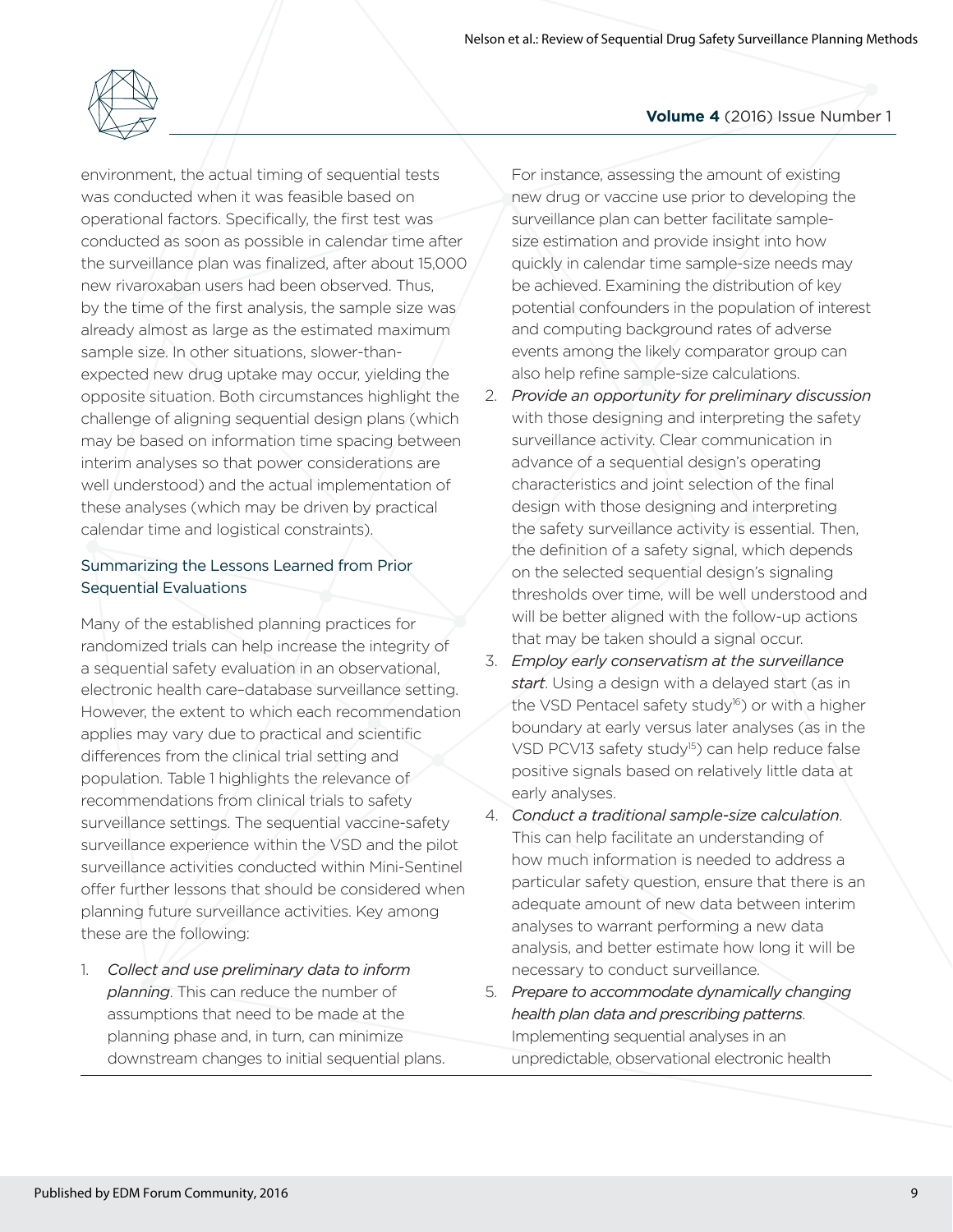care–data setting needs flexibility and caution. Even with informed and well-vetted planning steps in place, the precise rate of new drug or vaccine uptake, the population composition of new users, and the timing of database updates by health plans are not known in advance. Thus, investigators need to be prepared to adjust initial plans based on actual uptake, acceptance, and other constraints.

Since post hoc changes to initial plans can potentially introduce bias, any resulting modifications to initial surveillance plans should be justified and well documented. In addition, implementing a time lag between when data are first captured by a data partner and when they are included in an analysis is important to increase data accuracy and completeness and to reduce instability that may be caused by health plan data updates. The ability to make these informed adjustments when unexpected changes occur in the data, and the ability to successfully implement data lagging strategies to reduce bias, inherently require an in-depth, local understanding of the data from each contributing data partner. The value of having and utilizing this local data knowledge in this way cannot be overstated.

# **Applying Prior Lessons to Future Surveillance Planning**

# Potential Improvements to Future Safety Evaluations Using Observational Electronic Health Data

In this section, we translate these lessons learned from prior studies into concrete, sequential designplanning steps that could be used to improve future safety evaluations in observational, electronic health care–database settings, either for a onetime analysis or multiple sequential analyses over time. We illustrate these steps using an example of a productoutcome pair where there is a known adverse effect: ACE inhibitors and risk of angioedema.<sup>31</sup> The goal is to design a set of steps that meet the following criteria: (1) simple, so planning can be rapid, efficient,

and scalable; (2) interpretable, so the steps are easy to understand and repeatable, (3) transparent, so planning decisions can be easily shared with those designing and interpreting the safety surveillance activity; and (4) scientifically sound, to ensure rigorous surveillance that leads to maximal public health benefit. The proposed steps are as follows:

- 1. *Use available data (or existing literature) to conduct a feasibility assessment and prespecify the surveillance plan*. This can provide a rough estimate of the overall sample size needed to address the designated safety question of interest in the target population.
- 2. *Describe uptake for the product of interest* to determine whether or not there is adequate uptake to meet these sample-size needs and thus to move forward with additional surveillance planning activities for either a onetime or a sequential analysis.
- 3. *Statistically evaluate, jointly select, and clearly*  communicate the final sequential design with those designing and interpreting the safety surveillance activity. To conserve resources, this more time-intensive planning step, which includes finalizing the sample-size requirements, should occur only after enough product use has been observed. To cope with the dynamically changing data, investigators should plan for some flexibility in implementing the design and documenting any changes to initial plans.

### Step 1: Feasibility Assessment

Step 1 can occur as soon as a product has been identified as being a priority for surveillance. This feasibility assessment should be informed by existing data (e.g., data from the same sources or a subset of the same sources that will be used in the actual surveillance activity) and should roughly estimate the sample size needed to address the prespecified safety questions based on background rates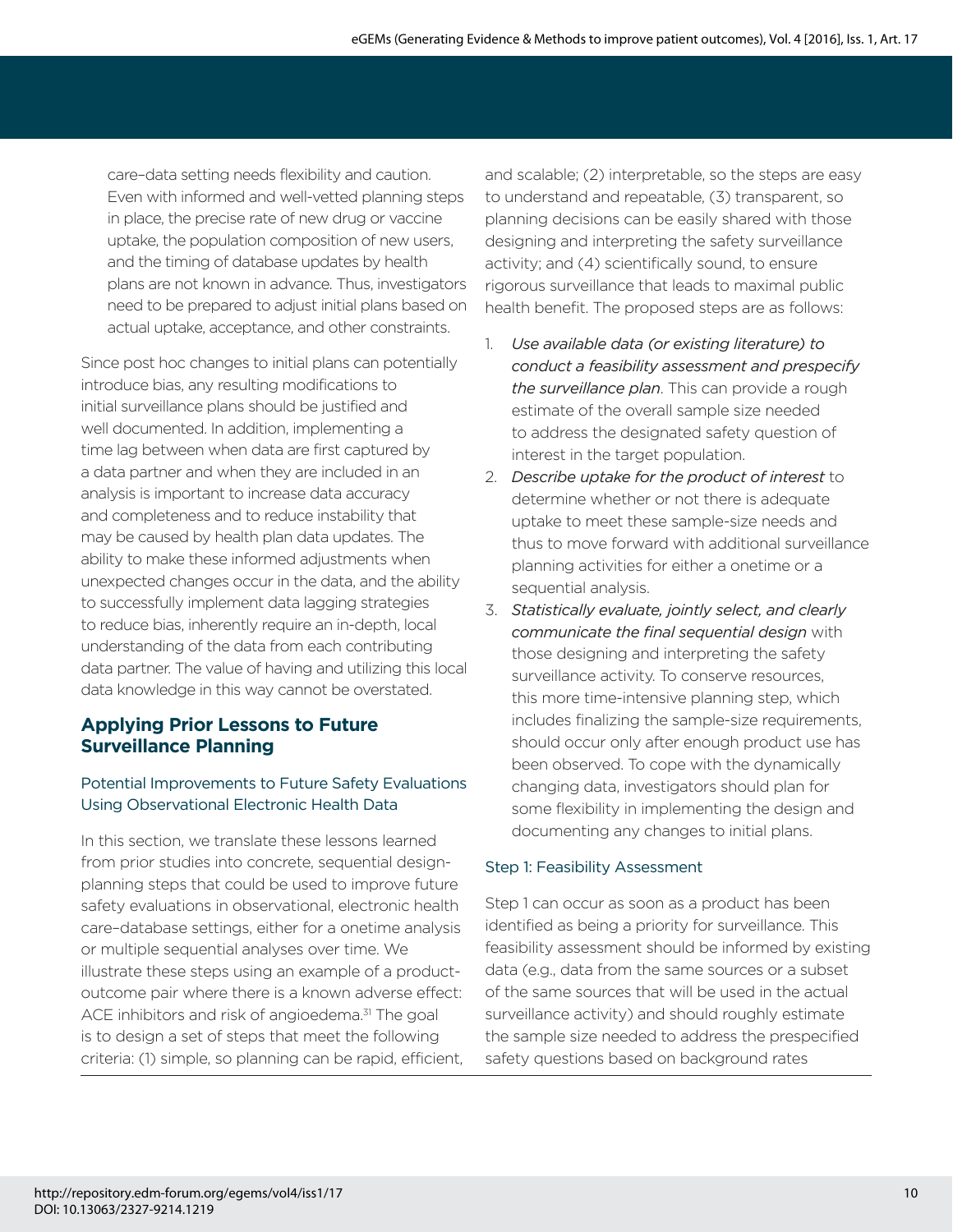

estimated in the comparator group. Specifically, one can estimate required sample sizes to detect a minimum relative risk or risk difference of interest both for a onetime analysis and for a very basic sequential design (e.g., with four or eight total tests equally spaced based in information-time, a flat signaling threshold over time, one-sided test, 90 percent power, and 5 percent Type 1 error), varying the prevalence of exposure over a plausible range.

Table 3 (see top half) displays this type of preliminary data for a logistic regression analysis of the association between ACE inhibitors and the risk of angioedema within 30 days of exposure. For example, if 25 percent of the study population uses ACE inhibitors and a relative risk of 2 is of interest to detect, then them a study cohort of 308,745 total users (ACE inhibitors and comparators combined) is needed for a onetime assessment with 90 percent power, assuming an estimated outcome rate of 3.08 events per 10,000 person-months. Larger sample sizes are needed if multiple analyses are performed, but the increment in sample size required decreases as the number of additional sequential tests increases (371,041 for 4 analyses, 394,857 for 8 analyses, and 415,189 for 16 analyses). Table 3 (see bottom half) presents this same information for a linear regression analysis designed to estimate a risk difference. Considerably smaller sample sizes are needed to detect comparable signals on the risk difference scale since the risk difference is more stable than a relative difference measure when events are rare. Selection of the relative risk (or risk difference) that surveillance should aim to detect should be based on the riskbenefit profile of the new drug and, in particular, what safety signal threshold value is meaningful to regulators and should thus raise an alert.

#### Step 2: Uptake of the Medical Product

Once the approximate sample size is estimated, those requirements should be compared with the actual product uptake observed in the database

## (Step 2). This descriptive uptake assessment can help guide decisions about whether a well-powered onetime analysis can address the safety surveillance question, whether there are *not* enough users for a onetime analysis but there is adequate uptake to initiate routine sequential surveillance, or whether continued uptake monitoring is needed. For an existing medical product that has been on the market for many years, there may already be an adequate number of users to allow a single, well-powered analysis. For newer products, there may be too few users for a onetime analysis, but there may be enough to support the initiation of routine sequential surveillance. For other new products, uptake may be very slow, and continued uptake monitoring may be needed before any further planning is worthwhile. Although continued product uptake is generally expected, this may not always be the case.

## Step 3: Performance Characteristics of the Final Design

As soon as the observed uptake numbers (from Step 2) reach the estimated preliminary sample-size needs (from Step 1) either for a onetime analysis or for initiation of a sequential evaluation, one can finalize the surveillance plan (Step 3). Because this third step involves more extensive planning, it should occur only once it is evident that uptake is adequate to conduct an evaluation. The goal of this step is to examine the properties of several potential designs in more detail so that they are fully understood prior to implementation. This process should involve clear communication and collaborative vetting of several potentially suitable sequential-surveillance designs with those designing and interpreting the safety surveillance activity in order to assess acceptability of that design in addressing the primary safety aims. Choices include the number and timing of analyses as well as the shape of the signaling boundary over time. Once the final design is selected, then final estimated sample-size requirements can be computed for that

#### **Volume 4** (2016) Issue Number 1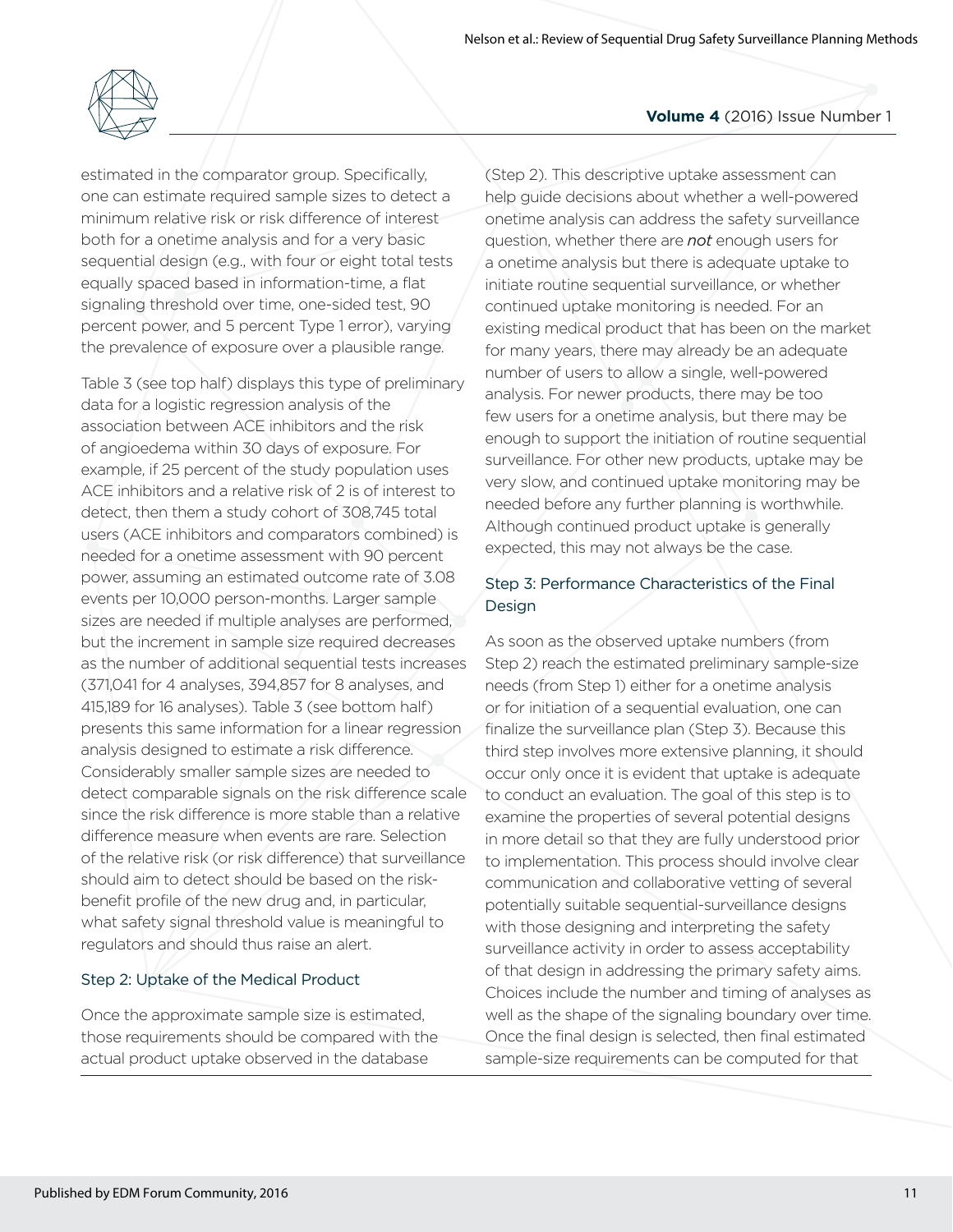| <b>LOGISTIC REGRESSION TO ESTIMATE A RELATIVE RISK (RR)</b> |                |                             |           |           |           |  |
|-------------------------------------------------------------|----------------|-----------------------------|-----------|-----------|-----------|--|
|                                                             |                | <b>MAXIMUM SAMPLE SIZES</b> |           |           |           |  |
| % of total sample<br>who are ACE users                      | <b>RR</b>      | 1-TIME                      | 4-TIMES   | 8-TIMES   | 16-TIMES  |  |
| 25%                                                         | $1.5\,$        | 902.285                     | 1,084,340 | 1,153,941 | 1,213,358 |  |
|                                                             | $\mathfrak{D}$ | 308,745                     | 371,041   | 394,857   | 415,189   |  |
|                                                             | 3              | 122,903                     | 147.701   | 157.182   | 165.275   |  |
| 50%                                                         | 1.5            | 676.714                     | 813,255   | 865,456   | 910.019   |  |
|                                                             | $\overline{2}$ | 231.559                     | 278.281   | 296,143   | 311.392   |  |
|                                                             | 3              | 92.178                      | 110.776   | 117,887   | 123,957   |  |

#### Table 3. Maximum Sample Size for Logistic Regression Analysis By Number Of Analyses

**LINEAR REGRESSION TO ESTIMATE A RISK DIFFERENCE (RD)**

|                                        |           | <b>MAXIMUM SAMPLE SIZES</b> |         |         |          |
|----------------------------------------|-----------|-----------------------------|---------|---------|----------|
| % of total sample<br>who are ACE users | <b>RD</b> | 1-TIME                      | 4-TIMES | 8-TIMES | 16-TIMES |
| 25%                                    | 1.5       | 625.032                     | 751,145 | 799.360 | 840.519  |
|                                        | 3         | 156,258                     | 187,787 | 199,840 | 210,130  |
|                                        | 6         | 39.065                      | 46.947  | 49.960  | 52.533   |
| 50%                                    | 1.5       | 468.774                     | 563.359 | 599.520 | 630.389  |
|                                        | 3         | 117.194                     | 140.840 | 149.880 | 157.598  |
|                                        | 6         | 29.299                      | 35.210  | 37.470  | 39.400   |

Notes: \*Assumptions: Binary outcome: Angioedema in 30 days after exposure; Comparator group: Beta blockers; Estimated rate of outcome among comparator group: 3.08/10,000 person-months; Boundary shape: Flat on standardized Z-statistic scale; Power: 90% to detect a given relative risk or risk difference. \*\*Maximum sample size is defined as the number of new ACE inhibitor users that are required to achieve 90% power to detect a specified minimum RR or RD of interest if no signal is detected during the course of a sequential evaluation.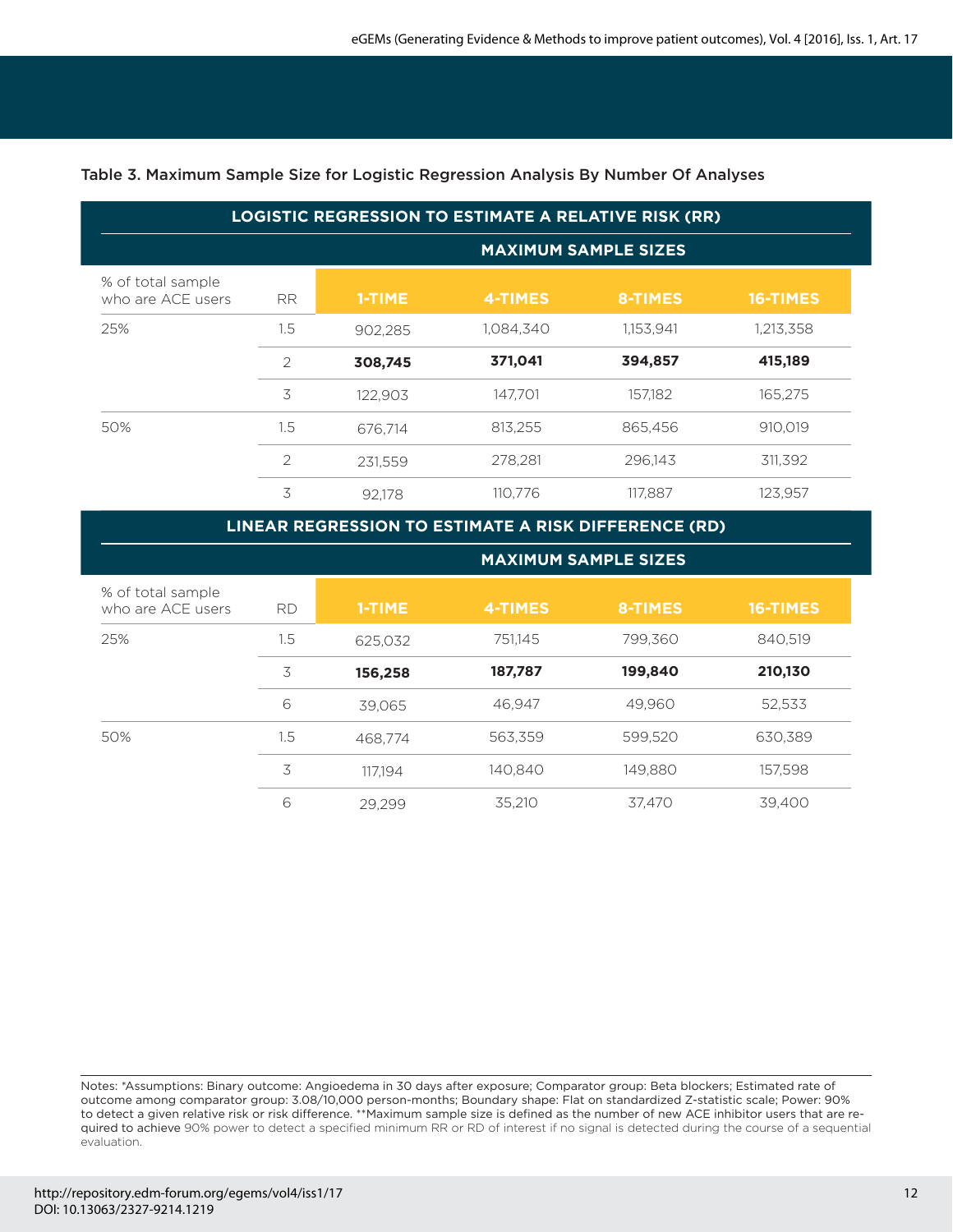

design, which will ultimately determine how long surveillance needs to be conducted.

Table 4 displays the type of detailed data that are useful for making sequential design decisions. Specifically, sample-size estimates are shown for a wide variety of potential sequential designs that implement a logistic regression analysis to estimate the relationship between ACE inhibitors and the occurrence of angioedema within 30 days of exposure. Both the number of total planned analyses and the shape of the signaling threshold over time are varied across a range of values for exposure uptake and minimum detectable relative risks (RRs) of interest. Several common sequentialthreshold options are shown, including a Pocock signaling threshold that is constant over time on the scale of the test statistic (a  $Z$ -score), $41$  a curvilinear O'Brien-Fleming threshold that is highest at the first few analyses to achieve early conservatism,<sup>42</sup> and a power family threshold that lies "in between" these two extremes.43-44 Figures 1–2 show the magnitude of the signaling thresholds on the test statistic (Z-score) scale as well as the more interpretable RR scale for selected designs.

For instance, based on Figure 1, a sequential design with only 4 analyses would result in the first analysis not being conducted until about 80,000-90,000 new users have been observed for any design. This may be viewed as waiting too long if there truly is increased harm. Focus might then turn to designs with more frequent analyses, such as those with 8 or 16 total planned analyses presented in Table 4 and Figure 2. At the first analysis, all designs with 16 total tests could signal after about 5 adverse events are observed in the comparator group (see Analysis 1, bottom of Figure 2). This number of events may be deemed too small a number upon which to base a preliminary safety signal, and that may direct further attention to the designs with 8 analyses. The designs with 8 analyses require about 10 events in each group

before a signal would be raised (see Analysis 1, top of Figure 2). Among those designs, the O'Brien-Fleming boundary threshold may be considered too conservative at the first analyses, requiring an extremely high RR of 27 or more (Figure 2, data point not shown) to generate a signal. This might lead a surveillance team to choose an 8-analysis plan with either the Pocock threshold (which would signal if the RR is about 4 at the first analysis) or a threshold in between these two extremes (which would require a RR of about 8 to signal at the first analysis).

This ACE inhibitors and angioedema example illustrates the type of statistical information that could be used to communicate the operating characteristics of different sequential designs to those designing and interpreting the safety surveillance activity prior to surveillance implementation. And, in an oversimplified way, it shows how such information could be used to compare the performance of competing designs, and to facilitate a dialogue among those designing and interpreting the safety surveillance activity about their design preferences. And the use of such information could lead to more informed final decisions about the choice of appropriate signaling thresholds. Clearly, though, the factors that influence the choice of sequential design selection are more complicated than this illustration conveys. Numerous scientific, ethical, and practical considerations (e.g., the magnitude of the vaccine or drug's benefit, the prevalence and severity of the adverse event of interest, etc.) should bear on this choice, and the relative importance of each factor may depend on the specific safety question of interest. Our intent here is not to comprehensively discuss these factors but rather to describe a high-level framework for how statistical information can be used by those designing and interpreting the safety surveillance activity—to better weigh these factors when making sequential design decisions.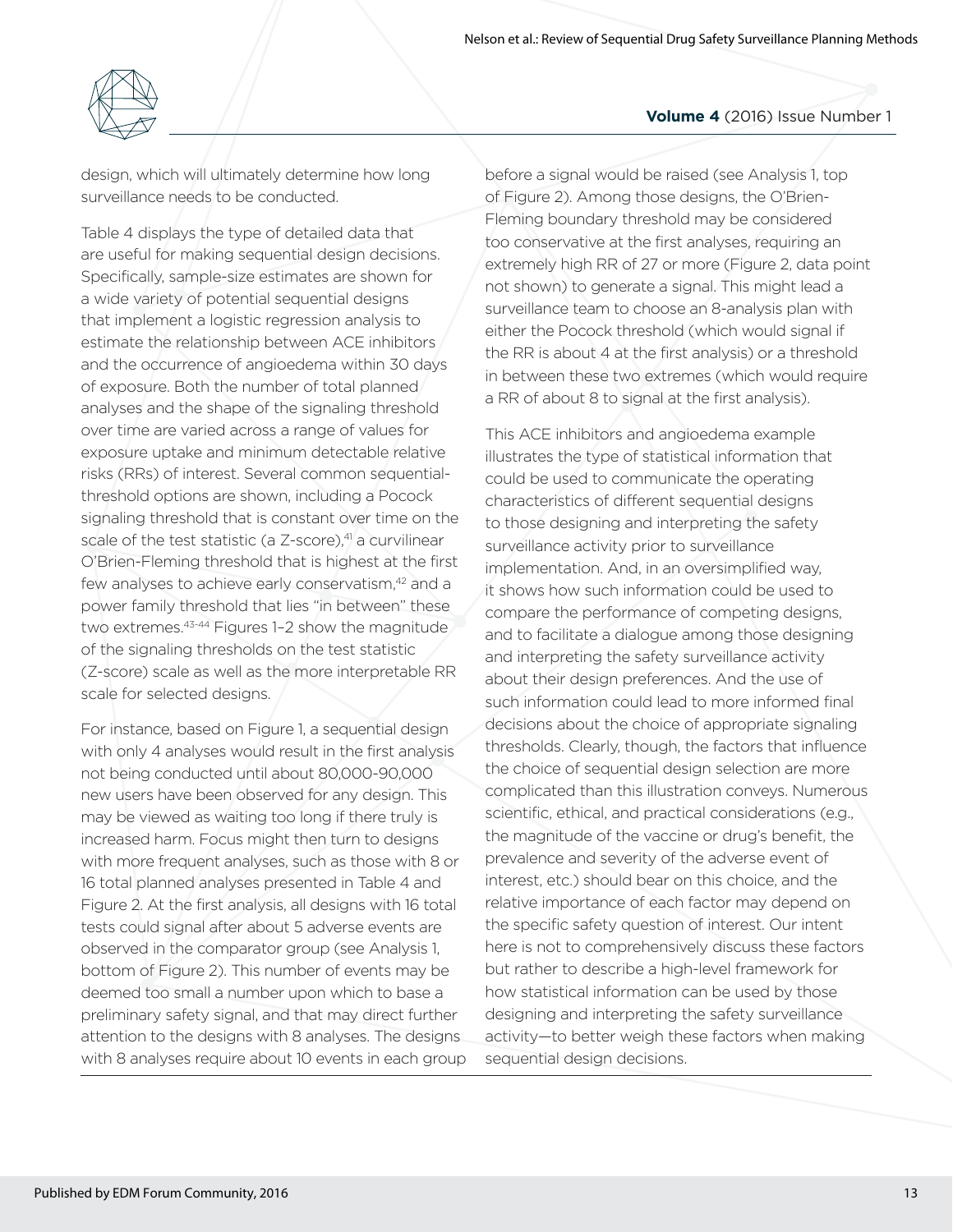| <b>LOGISTIC REGRESSION (TO ESTIMATE A RELATIVE RISK)</b> |                                        |                |                             |                   |                        |
|----------------------------------------------------------|----------------------------------------|----------------|-----------------------------|-------------------|------------------------|
|                                                          |                                        |                | <b>MAXIMUM SAMPLE SIZES</b> |                   |                        |
| # of<br>Analyses                                         | % of total sample<br>who are ACE users | <b>RR</b>      | <b>POCOCK</b>               | <b>IN-BETWEEN</b> | <b>O'BRIEN-FLEMING</b> |
| 8                                                        | 25%                                    | 1.5            | 1,153,941                   | 990,736           | 943,715                |
|                                                          |                                        | $\overline{2}$ | 394,857                     | 339,012           | 322,922                |
|                                                          |                                        | 3              | 157,182                     | 134,951           | 128,546                |
|                                                          | 50%                                    | 1.5            | 865,456                     | 743,052           | 707,786                |
|                                                          |                                        | $\overline{2}$ | 296,143                     | 254,259           | 242,191                |
|                                                          |                                        | 3              | 117,887                     | 101,214           | 96,410                 |
| 16                                                       | 25%                                    | 1.5            | 1,213,358                   | 1,003,258         | 951,930                |
|                                                          |                                        | $\overline{2}$ | 415,189                     | 343,296           | 325,733                |
|                                                          |                                        | 3              | 165,275                     | 136,657           | 129,666                |
|                                                          | 50%                                    | 1.5            | 910,019                     | 752,444           | 713,948                |
|                                                          |                                        | 2              | 311,392                     | 257,472           | 244,300                |
|                                                          |                                        | 3              | 123,957                     | 102,493           | 97,249                 |

#### Table 4. Maximum Sample Size for Regression Analyses by Boundary Shape

| LINEAR REGRESSION (TO ESTIMATE A RISK DIFFERENCE) |                                                       |             |                             |                   |                        |
|---------------------------------------------------|-------------------------------------------------------|-------------|-----------------------------|-------------------|------------------------|
|                                                   |                                                       |             | <b>MAXIMUM SAMPLE SIZES</b> |                   |                        |
| # of<br>Analyses                                  | % of total sample<br>who are ACE users person-months) | RD (per 10k | <b>POCOCK</b>               | <b>IN-BETWEEN</b> | <b>O'BRIEN-FLEMING</b> |
| 8                                                 | 25%                                                   | 1.5         | 799,360                     | 686,304           | 653,731                |
|                                                   |                                                       | 3           | 199,840                     | 171,576           | 163,433                |
|                                                   |                                                       | 6           | 49,960                      | 42,894            | 40,859                 |
|                                                   | 50%                                                   | 1.5         | 599,520                     | 514,728           | 490,298                |
|                                                   |                                                       | 3           | 149,880                     | 128,682           | 122,575                |
|                                                   |                                                       | 6           | 37,470                      | 32,171            | 30,644                 |
| 16                                                | 25%                                                   | 1.5         | 840,519                     | 694,978           | 659,422                |
|                                                   |                                                       | 3           | 210,130                     | 173,745           | 164,856                |
|                                                   |                                                       | 6           | 52,533                      | 43,437            | 41,214                 |
|                                                   | 50%                                                   | 1.5         | 630,389                     | 521,234           | 494,567                |
|                                                   |                                                       | 3           | 157,598                     | 130,309           | 123,642                |
|                                                   |                                                       | 6           | 39,400                      | 32,578            | 30,911                 |

Notes: \*Assumptions: Binary outcome: Angioedema in 30 days after exposure; Comparator group: Beta blockers; Estimated rate of outcome among comparator group: 3.08/10,000 person-months; Power: 90% to detect a given relative risk or risk difference.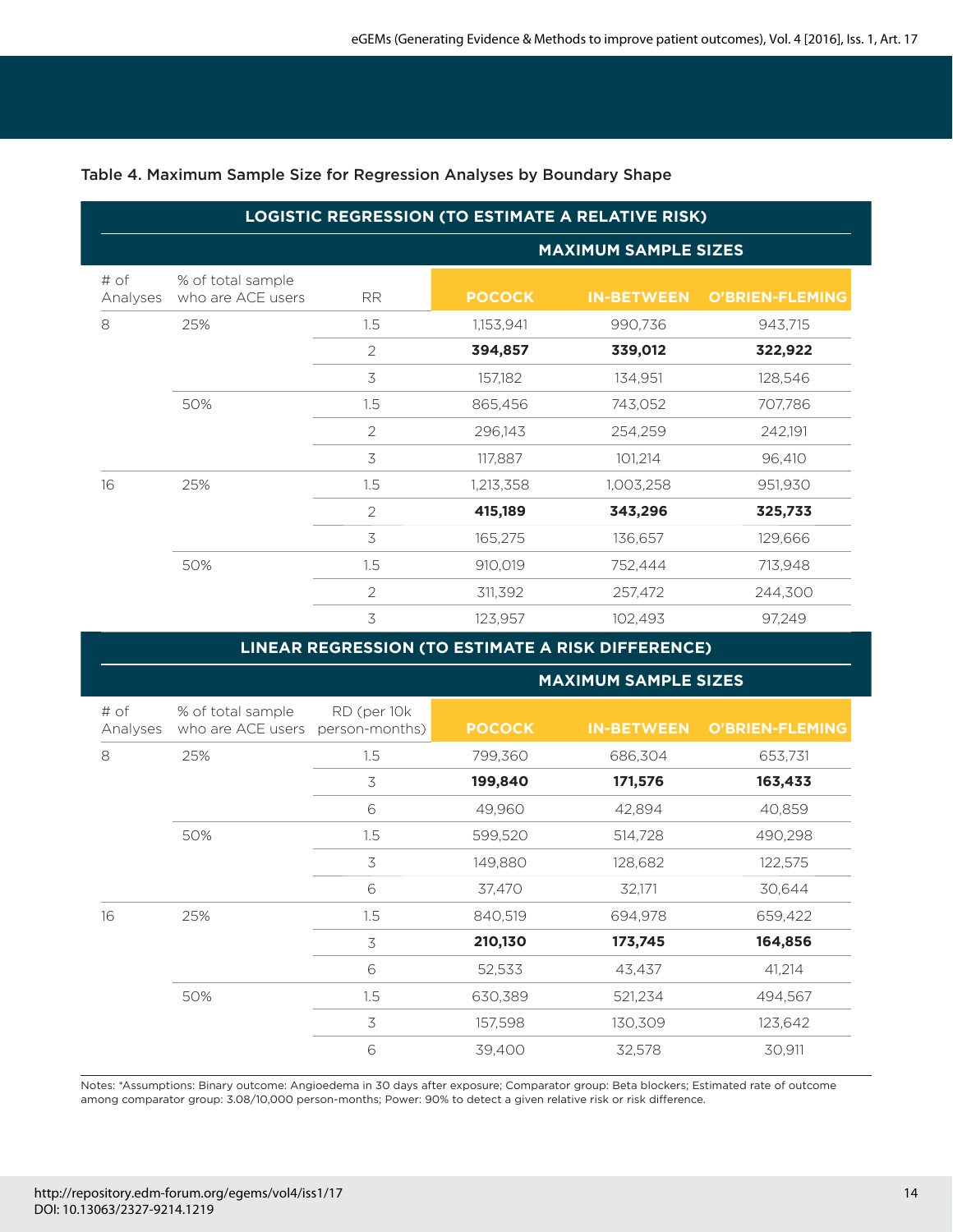



#### Figure 1. Signaling Thresholds for a Design with Four Analyses

Notes: Assumptions: Binary outcome: Angioedema in 30 days after exposure; Proportion using ACE inhibitors (versus a comparator like beta blockers): 25%; Estimated rate of outcome among comparator group: 3.08/10,000 person-months; Power: 90% to detect a RR=2.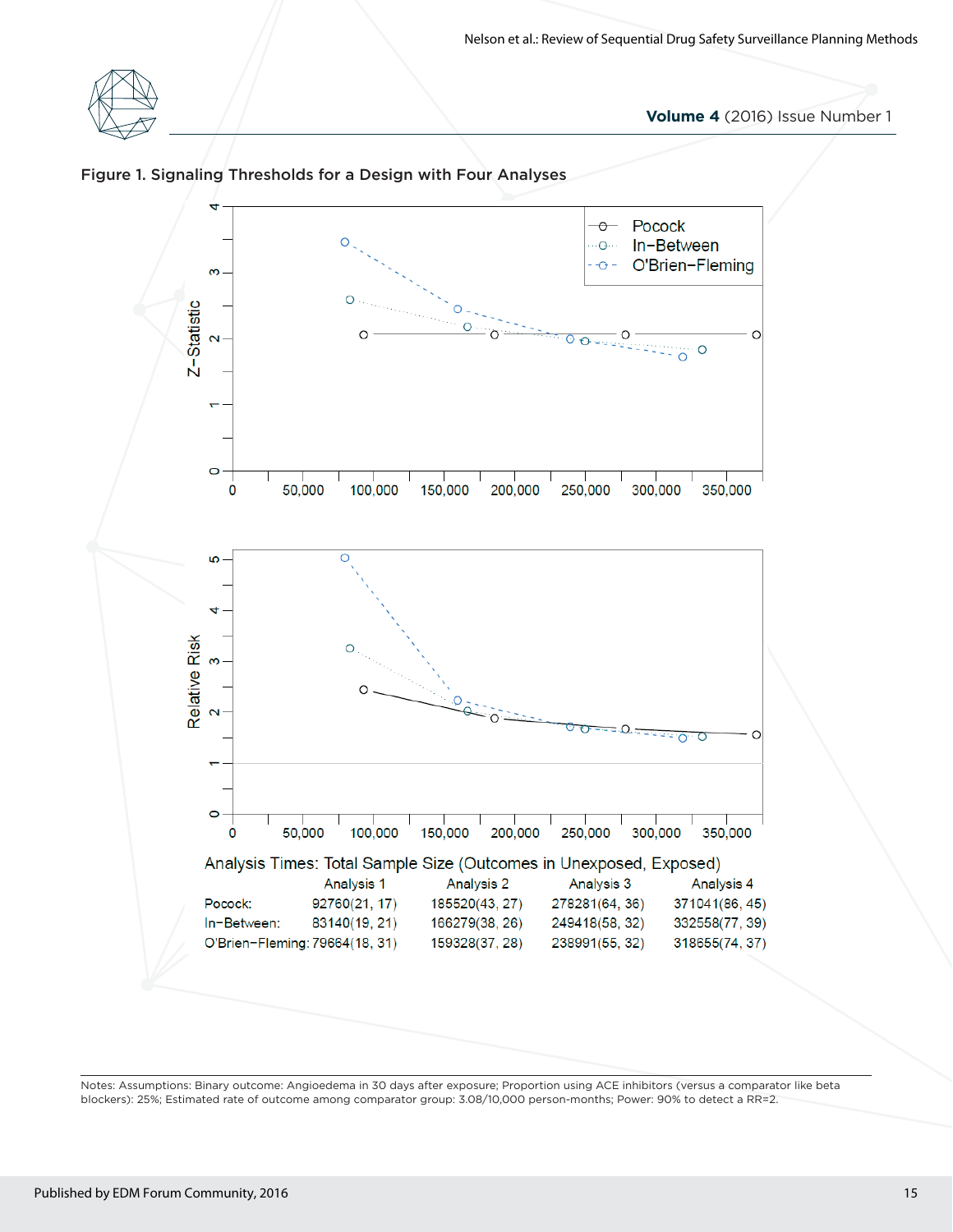

Figure 2. Signaling Thresholds for Designs with 8 (Top) or 16 (Bottom) Analyses

Notes: Assumptions: Binary outcome: Angioedema in 30 days after exposure; Proportion using ACE inhibitors (versus a comparator like beta blockers): 25%; Estimated rate of outcome among comparator group: 3.08/10,000 person-months; Power: 90% to detect a RR=2.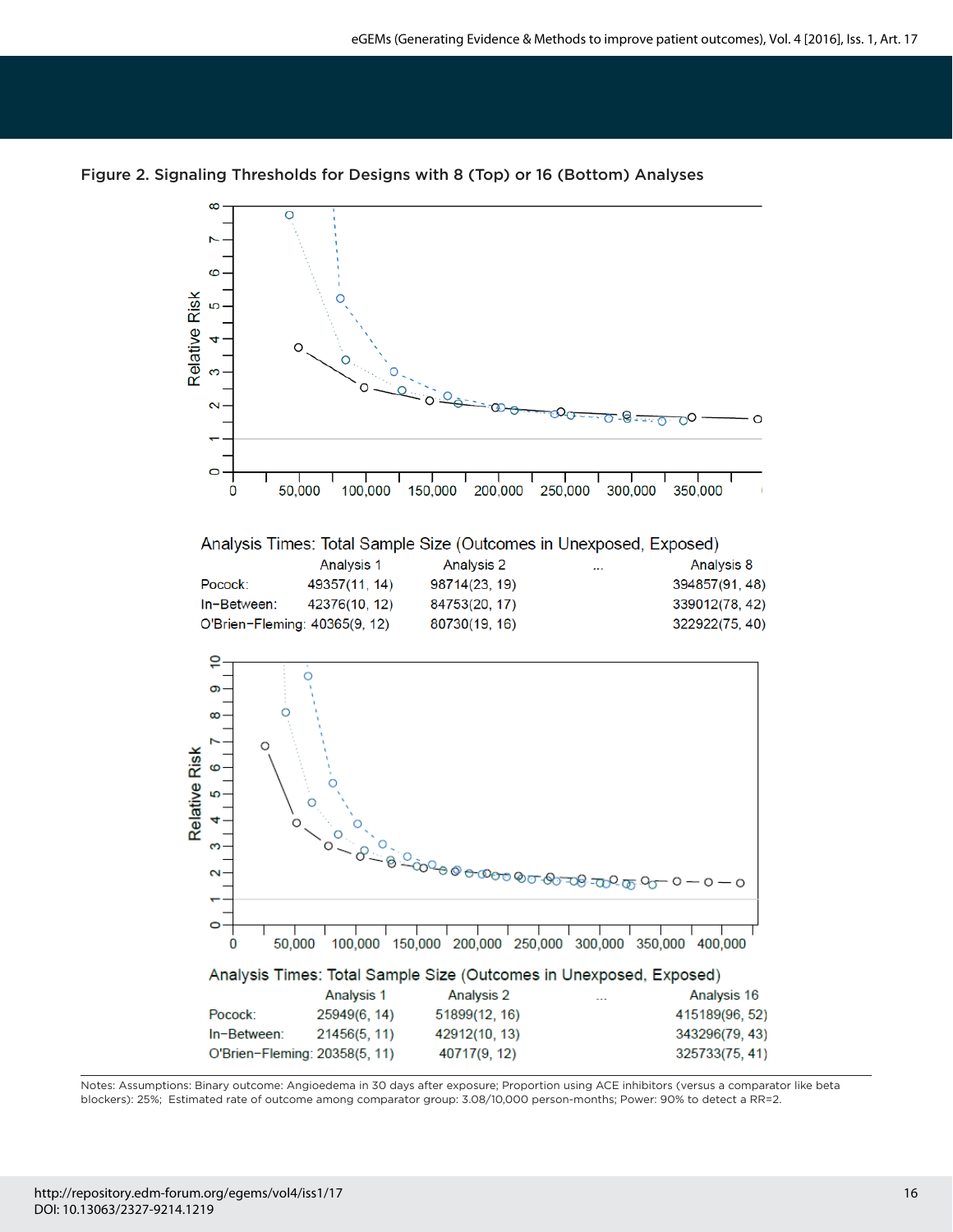

# **Conclusions**

Existing methods used for sequential design planning in randomized trials and observational safety surveillance assessments within the VSD and Mini-Sentinel provide a strong foundation upon which to build a more formal framework to plan future routine safety evaluations using electronic health care databases. We have provided recommendations on how practices from randomized trials can be adapted to accommodate the unique challenges of conducting safety surveillance activities in the observational setting of electronic health care databases, which contributes to an emerging literature on this topic.<sup>45-46</sup> We have also illustrated ways in which existing methods from observational settings like the VSD and Mini-Sentinel could be improved—by further leveraging wellestablished best practices from trial settings and tailoring them to meet the challenges posed by an electronic data environment.

This review points to three important sequential design steps that should be addressed during the planning phase for safety surveillance activities utilizing observational electronic health care databases:

- 1. Prespecification of the surveillance design and analytic plan is critical.
- 2. Use of existing data to inform surveillance planning can reduce the number of assumptions that need to be made at the planning phase and, in turn, minimize downstream changes to initial sequential plans.
- 3. Selection of a sequential design should include statistical evaluation and clear communication of the sequential design and analysis with all those designing and interpreting the safety surveillance activity so that the operating characteristics are well understood in advance of implementation.

In addition, due to the dynamic nature of the health care data sources, it is important that selected methods offer the ability to be flexible in their implementation and that investigators document any resulting changes to initial plans that are caused by unpredictable data. We hope that this work can spark further dialogue among regulatory scientists about more systematic sequential-design planning processes and, ultimately, that it will lead to formal guidance with recommended best practices that can be used in future safety evaluations that are conducted using health care database information.

## **Acknowledgements**

This work was supported by the Mini-Sentinel Contract, which is funded by the USFDA through the Department of Health and Human Services Contract Number HHSF223200910006I. The findings and conclusions in this paper are those of the authors and do not necessarily represent the views of the U.S. Food and Drug Administration. For their efforts related to study conception and oversight, data acquisition, and technical support, the authors would like to thank several additional scientists: Sophia Axtman, Aarthi Iyer, Ron Johnson, Jennifer Popovic and Andrew Petrone.

### **References**

- 1. Nelson JC, Cook AJ, Yu O, Zhao S, Jackson LA, Psaty BM. Methods for observational post-licensure medical product safety surveillance. *Statistical Methods in Medical Research*. 2015; 24(2):177-193. Epub 2011 Dec 2.
- 2. Chen RT, Rastogi SC, Mullen JR, Hayes SW, Cochi SL, Donlon JA, et al. The Vaccine Adverse Event Reporting System (VAERS). *Vaccine*. 1994 May;12(6):542-50.
- 3. Rodriguez EM, Staffa JA, Graham DJ. The role of databases in drug postmarketing surveillance. *Pharmacoepidemiool Drug Saf*. 2001 Aug-Sep;10(5):407-10.
- 4. Baggs J, Gee J, Lewis E, Fowler G, Benson P, Lieu T, et al. The Vaccine Safety Datalink: a model for monitoring immunization safety. *Pediatrics*. 2011;127:S45-S53.
- 5. Behrman RE, Benner JS, Brown JS, McClellan M, Woodcock J, Platt R. Developing the Sentinel System — A National Resource for Evidence Development. *N Engl J Med*. 2011. DOI: 10.1056/NEJMp1014427.

# **Volume 4** (2016) Issue Number 1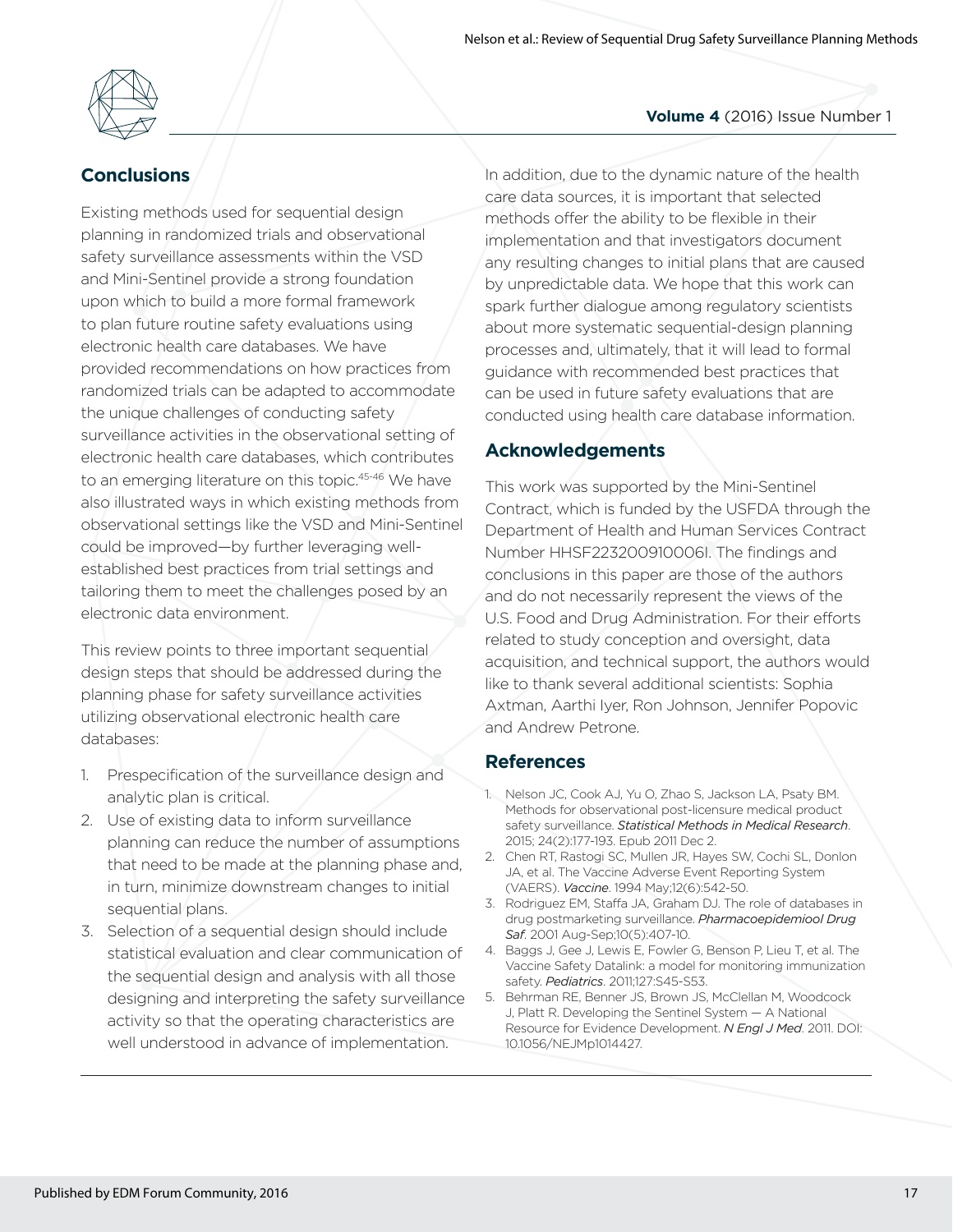- 6. Nguyen M, Ball R, Midthun K, Lieu TA. The Food and Drug Administration's Post-Licensure Rapid Immunization Safety Monitoring program: strengthening the federal vaccine safety enterprise. *Pharmacoepidemiol Drug Saf*. 2012 Jan;21 Suppl 1:291-7. doi: 10.1002/pds.2323.
- 7. Lieu TA, Kulldorff M, Davis RL, Lewis EM, Weintraub E, Yih K et al. Real-time vaccine safety surveillance for the early detection of adverse events. *Med Care*. 2007;45(10 Suppl 2):S89-95.
- 8. Klein NP, Fireman B, Yih W, Lewis E, Kulldorff M, Ray P, et al. Measles-mumps-rubella-varicella combination vaccine and the risk of febrile seizures. *Pediatrics*. 2010;126:e1-e8. (doi:10.1542/ peds.2010-0665).
- 9. Yih WK, Nordin JD, Kulldorff M, Lewis E, Lieu TA, Shi P, et al. An assessment of the safety of adolescent and adult tetanus-diphtheria-acellular pertussis (Tdap) vaccine, using near real-time surveillance for adverse events in the Vaccine Safety Datalink. *Vaccine*. 2009;27:4257-4262. (doi:10.1016/j. vaccine.2009.05.036).
- 10. Belongia EA, Irving S, Shui IM, Kulldorff M, Lewis E, Yin R, et al. on behalf of the Vaccine Safety Datalink Investigation Group. Real-time surveillance to assess risk of intussusception and other adverse events after pentavalent, bovine-derived rotavirus vaccine. *Pediatr Infect Dis J*. 2010;29(1):1-5.
- 11. Gee J, Naleway A, Shui I, Baggs J, Yin R, Li R, et al. Monitoring the safety of quadrivalent human papillomavirus vaccine: Findings from the Vaccine Safety Datalink. *Vaccine*. 2011;29(46):8279-84. Epub 2011 Sep 9.
- 12. Daley MF, Yih WK, Glanz JM, Hambidge SJ, Narwaney KJ, Yin R, et. al. Safety of diphtheria, tetanus, acellular pertussis and inactivated poliovirus (DRaP-IPV) vaccine. *Vaccine*. 2014; 32(25):3019-24. Epub 2014 Mar 31.
- 13. Lee GM, Greene SK, Weintraub ES, Baggs J, Kulldorff M, Fireman BH et al. on behalf of the Vaccine Safety Datalink Project. H1N1 and seasonal influenza vaccine safety using prospective weekly surveillance in the Vaccine Safety Datalink Project. *Am J Prev Med*. 2011;41(2):121-128.
- 14. Tse A, Tseng HF, Greene SK, Vellozzi C, Lee GM on behalf of the VSD Rapid cycle Analysis Influenza Working Group. Signal identification and evaluation for risk of febrile seizures in children following trivalent inactivated influenza vaccine in the Vaccine Safety Datalink Project, 2010-2011. *Vaccine*. 2012 Mar 2;30(11):2024-31.
- 15. Tseng HF, Sy LS, Liu IL, Qian L, Marcy SM, Weintraub E, et. al. Postlicensure surveillance for pre-specified adverse events following the 13-valent pneumococcal conjugate vaccine in children. *Vaccine*. 2013 May 24;31(22):2578-83. Epub 2013 Apr 8.
- 16. Nelson JC, Yu O, Dominguez C, Cook AJ, Peterson D, Greene SK, et al. Adapting group sequential methods to observational post-licensure safety surveillance: Results of a pentavalent combination DTaP-IPV-Hib (Pentacel) vaccine safety study. *Am J Epidemiol*. 2013; Epub 2012 Dec 12.
- 17. Fireman B, Toh S, Butler MG, Go AS, Joffe H, Graham D et al. A protocol for surveillance of acute myocardial infarction in association with use of a new anti-diabetic pharmaceutical agent. *Pharmacoepidemiology and Drug Safety*. 2012; 21 Suppl 1:282-90. doi: 10.1002/pds.2337.
- 18. Carnahan R, Gagne J, Nelson JC, Fireman B, Wang S, Shoabi et al. Mini-Sentinel Prospective Routine Observational Monitoring Program Tools (PROMPT): Rivaroxaban Surveillance. 2014. Available from http://www.mini-sentinel.org/work\_products/ Assessments/Mini-Sentinel\_PROMPT\_Rivaroxaban-Surveillance-Plan.pdf. Accessed August 14, 2015.
- 19. Yih WK, Zichittella L, Sandhu SK, et al. Accessing the Freshest Feasible Data for Conducting Active Influenza Vaccine Safety Surveillance [Internet]. 2015 Available from: http://www.minisentinel.org/work\_products/PRISM/Mini-Sentinel\_PRISM\_ Active-Influenza-Vaccine-Safety-Surveillance-Report.pdf. Accessed May 12, 2015.
- 20. Whitehead J. *The design and analysis of sequential clinical trials*, revised *2nd ed*. Chichester, West Sussex: John Wiley & Sons Ltd; 2000:135-181.
- 21. Nelson JC, Cook AJ, Yu O, Zhao S, Dominguez C, Fireman B, et al. Challenges in the design and analysis of sequentially-monitored post-licensure safety surveillance studies using observational health care utilization data. *Pharmacoepidemiology and Drug Safety*. 2012; 21 Suppl 1:62- 71. doi: 10.1002/pds.2324.
- 22. Brown JS, Kulldorff M, Petronis KR, Reynolds R, Chan KA, Davis RL, et. al. Early adverse drug event signal detection within population-based health networks using sequential methods: key methodologic considerations. *Pharmacoepidemiol Drug Saf*. 2009 Mar;18(3):226-34.
- 23. Cook AJ, Wellman RD, Marsh T, Li L, Heckbert S, Heagerty P, Tiwari RC, Nelson JC. Statistical approaches to group sequential monitoring of post-marketing safety surveillance data: Current state of the art for use in the Mini-Sentinel surveillance project. *Pharmacoepidemiology and Drug Safety*. 2012; 21 Suppl 1:72-81. doi: 10.1002/pds.2320
- 24. Kulldorff M, Davis RL, Kolczak M, et al. A maximized sequential probability ratio test for drug and vaccine safety surveillance. Seq Anal. 2011;30:58-78.
- 25. Shih M-C, Lai TL, Heyse JF, et al. Sequential generalized likelihood ratio tests for vaccine safety evaluation. *Statistics in Medicine*. 2010;29:2698-2708.
- 26. Hocine MN, Musonda P, Andrews NJ and Farrington CP. Sequential case series for pharmacovigilance. *Journal of the Royal Statistical Society series A*, 2009, 172: 213-236.
- 27. Li L, Kulldorff M. A conditional maximized sequential probability ratio test for pharmacovigilance. *Stat Med*. 2010 Jan 30;29(2):284-95.
- 28. Cook AJ, Wellman RD, Nelson JC, Jackson LA and Tiwari RC. (2014), Group sequential method for observational data by using generalized estimating equations: application to Vaccine Safety Datalink. *Journal of the Royal Statistical Society: Series C (Applied Statistics)* 2014 Sep 23.doi: 10.1111/rssc.12075 [Epub ahead of print]
- 29. Cook AJ, Wellman RD, Marsh T, Tiwari RC, Nguyen MD, Russek-Cohen E, et al. (2012) Statistical methods for estimating causal risk differences in the distributed data setting for postmarket safety outcomes. Available from http://www.mini-sentinel.org/ work\_products/Statistical\_Methods/Mini-Sentinel\_PRISM\_ Statistical-Methods-for-Estimating-Causal-Risk-Differences. pdf. Accessed July 20, 2015.